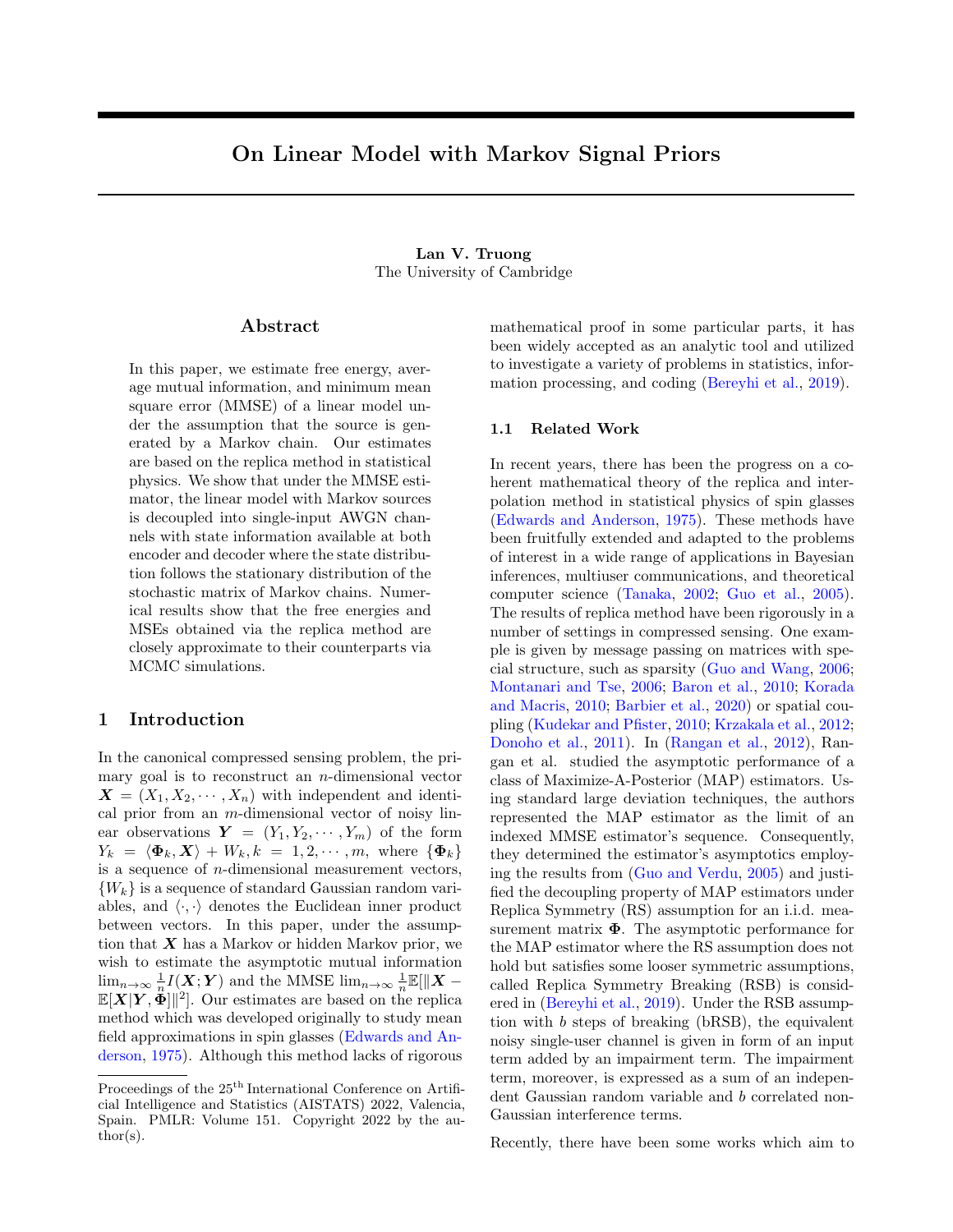close the gap between mathematically rigorous proof and results from the replica method. Reeves and Pfister considered the fundamental limit of compressed sensing for i.i.d. signal distributions and i.i.d. Gaussian measurement matrices [\(Reeves and Pfister,](#page-9-3) [2019\)](#page-9-3). Under some mild technical conditions, their results show that the limiting mutual information and Minimum Mean Square Error (MMSE) are equal to the values predicted by the replica method. Their proof techniques are based on establishing relationships between mutual information and MMSE at finite  $n, m$ , and extending obtained results in large system limits. In [\(Barbier et al.,](#page-8-11) [2019\)](#page-8-11), Barbier et al. showed that the results for Generalized Linear Models (GLM) and i.i.d. sources stemming from the replica method are indeed correct and imply the optimal value of both estimation and generalization error. The proof is based on the adaptive interpolation method [\(Barbier and](#page-8-12) [Macris,](#page-8-12) [2017\)](#page-8-12) which is an extension of interpolation method developed by Guerra and Toninelli [\(Guerra](#page-8-13) [and Toninelli,](#page-8-13) [2002\)](#page-8-13) in the context of spin glasses, with an adaptive interpolation path. Recently, the exact asymptotic expressions for the normalized mutual information and minimum mean-square-error (MMSE) of sparse linear regression in the sub-linear sparsity regime have been established by using the same approach [\(Truong,](#page-9-4) [2021b\)](#page-9-4).

In all above research literature, the authors assume that the source is independently and identically distributed (i.i.d.). In many practical applications, samples of input data may be dependent on each other, e.g., Markov chains or hidden Markov models. There were a few non-rigorous literatures handling Markov chains using the replica method [\(Skantzos et al.,](#page-9-5) [1999;](#page-9-5) [Takeda and Kabashima,](#page-9-6) [2011,](#page-9-6) [2010\)](#page-9-7). However, to the best of our knowledge, there exists no rigorously analytic result which was developed based on replicarelated methods for these models. It looks hard to apply the adaptive interpolation method looks for the linear model with Markov sources since this method requires that  $X_1, X_2, \ldots, X_n$  are i.i.d. (or at least i.i.d. block-by-block) to guarantee a fixed interpolating free energy at the final  $(k, t)$ -interpolation model for each finite value of n [\(Barbier and Macris,](#page-8-12) [2017\)](#page-8-12). There exist some other works which proposed MSE fundamental limits which can be achieved by practical Approximate Message Passing algorithms (AMP) for the linear model with Markov or hidden Markov sources [\(Schniter,](#page-9-8) [2010;](#page-9-8) [Ma et al.,](#page-9-9) [2019;](#page-9-9) [Berthier et al.,](#page-8-14) [2020\)](#page-8-14). AMP is initially proposed for sparse signal recovery and compressed sensing [\(Kabashima,](#page-8-15) [2003;](#page-8-15) [Donoho,](#page-8-16) [2006;](#page-8-16) Candès and Wakin, [2008;](#page-8-17) [Metzler et al.,](#page-9-10) [2016\)](#page-9-10). AMP algorithms achieve state-of-the-art performance for several high-dimensional statistical estimation problems, including compressed sensing and low-rank matrix estimation [\(Bayati and Montanari,](#page-8-18) [2011;](#page-8-18) [Montanari and Venkataramanan,](#page-9-11) [2020\)](#page-9-11).

### 1.2 Main Contributions

In this paper, based on the same replica assumptions as [\(Guo and Verdu,](#page-8-10) [2005\)](#page-8-10), we establish free energy, mutual information, and MMSE for the linear model with Markov sources. The same fundamental limits for the linear model with hidden Markov signal priors were characterized in [\(Truong,](#page-9-12) [2021a\)](#page-9-12). When limiting to the linear model with i.i.d. sources as case, we recover Guo and Verdú's results [\(Guo and Verdu,](#page-8-10) [2005\)](#page-8-10), which extends Tanaka work [\(Tanaka,](#page-9-0) [2002\)](#page-9-0) to more general alphabets. More specially, our main contributions are as follows:

- Using the replica method, we estimate the free energy, the normalized mutual information in the large system limit for the linear model with Markov sources (cf. Claim [1\)](#page-5-0).
- Using the replica method, we characterize MMSE in the large system limit for the linear model with Markov signal prior (cf. Claim [2\)](#page-5-1). We show that under the posterior mean estimator, the linear model with Markov sources is decoupled into single-input AWGN channels with state information available at both encoder and decoder where the state distribution follows the left Perron-Frobenius eigenvector with unit Manhattan norm of the stochastic matrix of Markov  $\text{chains}^1$  $\text{chains}^1$ .
- We show that the free energies and MSEs obtained via the replica method are closely approximate to their counterparts achieved by the well-known MCMC algorithm called Metropolis–Hastings algorithm (cf. Section [4\)](#page-5-2).

Compared with the linear model with i.i.d. sources [\(Guo and Verdu,](#page-8-10) [2005\)](#page-8-10), we need to deal with some new technical challenges related to the estimation of the derivative of Perron-Frobenius eigenvalue of nonnegative matrices. In this work, we develop a new technique to estimate this derivative in the large system limit.

### 1.3 Paper Organization

The problem setting is placed in Section [2,](#page-2-0) where we introduce the system model, MMSE estimation,

<span id="page-1-0"></span><sup>&</sup>lt;sup>1</sup>For any irreducible Markov process  $\{Z_n\}_{n=1}^{\infty}$ , the left Perron-Frobenius eigenvector with unit Manhattan norm is the stationary distribution of this Markov process, and the Perron-Frobenius eigenvalue is equal to 1 [\(Lancaster](#page-9-13) [and Tismenetsky,](#page-9-13) [1985\)](#page-9-13).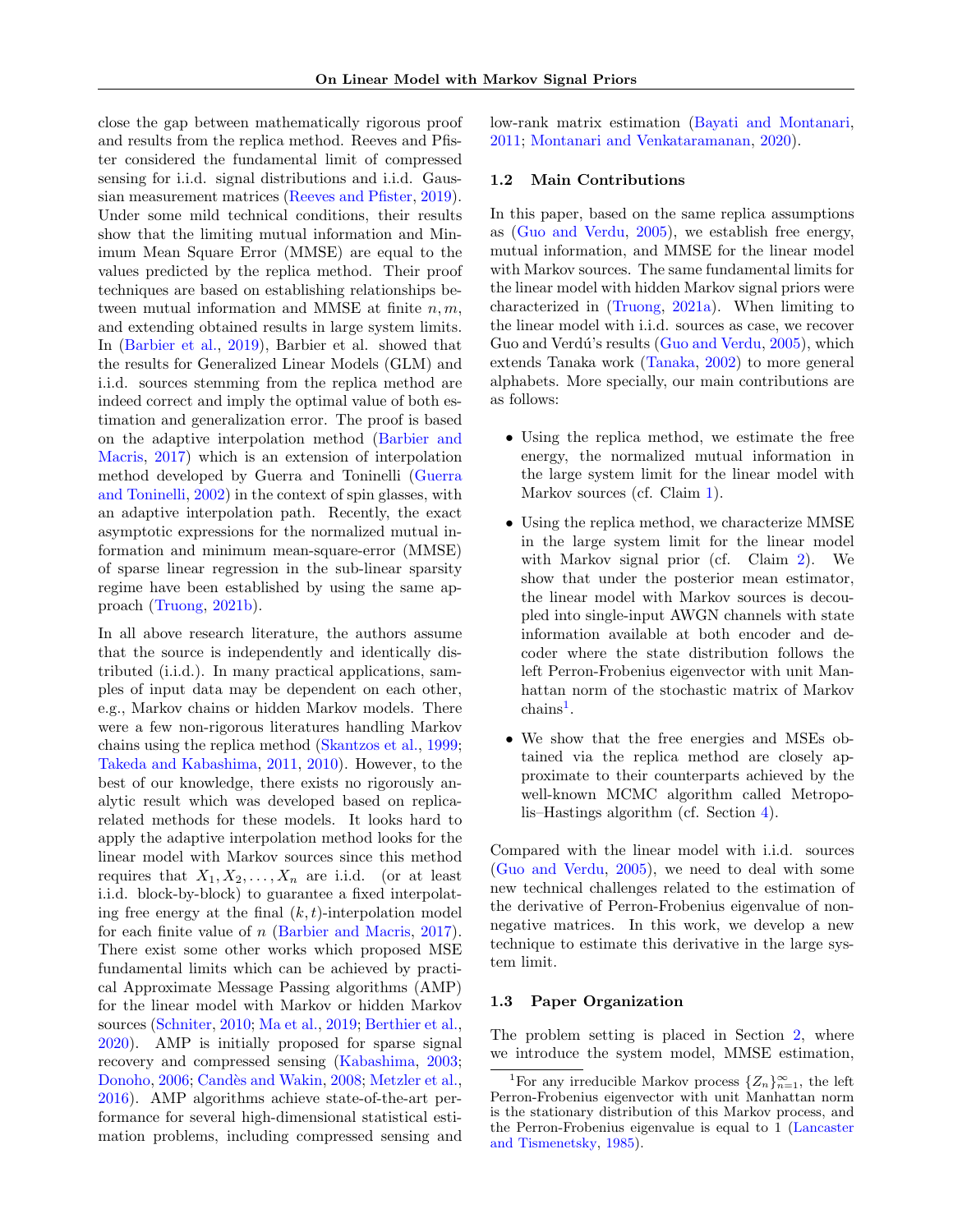free energy and replica method in statistical physics. We also introduce some new concepts such as singlesymbol MMSE channel with state information, free energy functions, and other related notations in this section. Our main results are stated and proved in Section [3.](#page-4-0) We apply our main results to estimate free energy, mutual information, and MMSE for some specific Markov chains in Section [4,](#page-5-2) where we also compare our obtained MMSEs with achievable MSEs by the classical Metropolis–Hastings algorithm in research literature. An outline of proof is given in Section [5](#page-6-0) and more detailed proofs can be found in [\(Truong,](#page-9-14) [2020\)](#page-9-14).

### <span id="page-2-4"></span>1.4 Notation

Use  $[n]$  to denote the set  $\{1, \ldots, n\}$ . Random vectors and matrices are in bold letters. Expectations with respect to "quenched" random variables (i.e., the variables that are fixed by the realization of the problem) are denoted by E and those with respect to "annealed" random variables (i.e., dynamical variables) are denoted by Gibbs bracket  $\langle - \rangle$  possibly with appropriate subscripts. This choice follows the stardards of statistical physics.

As standard literature, we define  $x^n$  $=$  $(x_1, x_2, \dots, x_n)^T$  to denote a vector of length n. However, if the dimension of a vector  $x$  is clear from context, we omit it for simplicity. Define two loss functions  $l_1 : \mathbb{R} \times \mathbb{R} \to \mathbb{R}$  and  $l_2 : \mathbb{R} \times \mathbb{R} \to \mathbb{R}$ as  $l_1(x, y) = |x - y|$  and  $l_2(x, y) = (x - y)^2$ . Let  $\log x := \log_2 x$  and  $\ln x$  be the natural logarithm of x for all  $x \in \mathbb{R}^+$ . Manhattan and Euclidean norms of a vector  $x \in \mathbb{R}^n$  are defined as  $||x||_1 := \sum_{i=1}^n |x_i|, ||x||_2 := \sqrt{\sum_{i=1}^n |x_i|^2}$ , respectively. In addition,  $vec(\cdot)$  denotes the vectorization operator.

The moment generating function of a random vector  $\mathbf{X} \in \mathbb{R}^n$  is defined as  $\mathcal{M}(\lambda) := \mathbb{E}[\exp(\lambda^T \mathbf{X})]$  for all  $\lambda \in \mathbb{R}^n$ . Let  $\mathcal{M}(\tilde{Q}) := \mathbb{E}[\exp(\text{tr}(\tilde{Q}\tilde{Q}))]$  be the moment generating function of a random matrix  $\mathbf{Q} \in \mathbb{R}^{n \times n}$  for all matrix  $\tilde{Q} \in \mathbb{R}^{n \times n}$ .

Denote by

$$
\mathcal{Q} := \left\{ sxx^T \text{ for some } (s, x) \in \mathcal{S} \times \mathcal{X}^{\nu+1} \right\}. \tag{1}
$$

For simplicity of presentation, we enumerate all matrices in  $\mathcal Q$  as  $\bar{Q}_0, \bar{Q}_1, \cdots, \bar{Q}_M$  where  $M := |\mathcal Q| - 1$ .

### <span id="page-2-0"></span>2 Problem Setting

We consider the linear model

$$
Y = \Phi X + W = AS^{1/2}X + W.
$$
 (2)

Here  $\boldsymbol{Y} \in \mathbb{R}^m$  is a vector of observations,  $\boldsymbol{X} \in \mathbb{R}^n$  is the signal vector,  $A \in \mathbb{R}^{m \times n}$  is a measurement matrix, S is diagonal matrix of positive scale factors:

$$
\mathbf{S} = \text{diag}(S_1, S_2, \cdots, S_n), \quad S_j \in \mathbb{R}^+, \tag{3}
$$

and  $W \in \mathbb{R}^m$  is a noise vector. We consider a sequence of problems indexed by  $n$ , and make the following assumptions on the model. These assumptions are identical to those in earlier works [\(Guo and Verdu,](#page-8-10) [2005;](#page-8-10) [Rangan et al.,](#page-9-2) [2012\)](#page-9-2) except for the signal prior, which we allow to be Markov or hidden Markov in contrast to the i.i.d. priors considered in earlier works.

- 1. We assume that the number of measurements  $m$ scales linearly with *n*, and  $\lim_{n\to\infty} \frac{n}{m} = \beta$ , for some  $\beta > 0$ .
- 2. The elements  $\{A_{ij}\}_{i\in[m],j\in[n]}$  of the matrix **A** are i.i.d. and distributed as  $A_{ij} \stackrel{\text{d}}{=} \frac{1}{\sqrt{m}} A$ , where A is a random variable with zero mean, unit variance and all moments finite.
- 3. The scale factors  $(S_1, \ldots, S_n)$  are i.i.d. according to  $P_S$ , which is supported on a set  $S \subset \mathbb{R}^+$ . The scale factors  $(S_1, \ldots, S_n)$  are independent of  $A, X$ , and  $W$ .
- 4. The noise vector  $W$  is standard normal, i.e.,  $W_j \sim_{i.i.d.} \mathcal{N}(0,1)$  for  $j \in [m]$ .
- 5. Signal prior: We assume that the components of X take values on a Polish space on  $\mathbb{R}$ , and are distributed according to a Markov prior, i.e.,

<span id="page-2-2"></span>
$$
p_{\mathbf{X}}(x_1,\ldots,x_n)
$$
  
=  $p(x_1)\pi(x_1,x_2)\cdots\pi(x_{n-1},x_n)$  (4)

for some initial probability distribution  $p(\cdot)$  on X, where  $\pi(\cdot, \cdot)$  is the transition probability of a timehomogeneous, irreducible Markov chain on  $\mathcal{X}$ .

<span id="page-2-3"></span><span id="page-2-1"></span>For simplicity of presentation, we assume that Markov chains  ${X_n}_{n=1}^{\infty}$  has finite state spaces and S has a finite number of elements in our proofs. However, it is not hard to extend these proofs to Markov chains on Polish spaces in  $\mathbb R$  and an infinite set S by referring to a more general definition of Markov chain in [\(Tuominen and Tweedie,](#page-9-15) [1979\)](#page-9-15). An irreducible and recurrent Markov chain on an infinite state-space is called a Harris chain [\(Tuominen and Tweedie,](#page-9-15) [1979\)](#page-9-15), which owns many similar properties to the finite statespace version such as the existence of an unique stationary distribution. For both models, we denote the joint probability mass distribution (pmf) of the signal by  $p(x_1, \ldots, x_n)$ . For general proofs, we use Radon–Nikodym derivatives with respect to corresponding measures [\(Royden and Fitzpatrick,](#page-9-16) [2010\)](#page-9-16).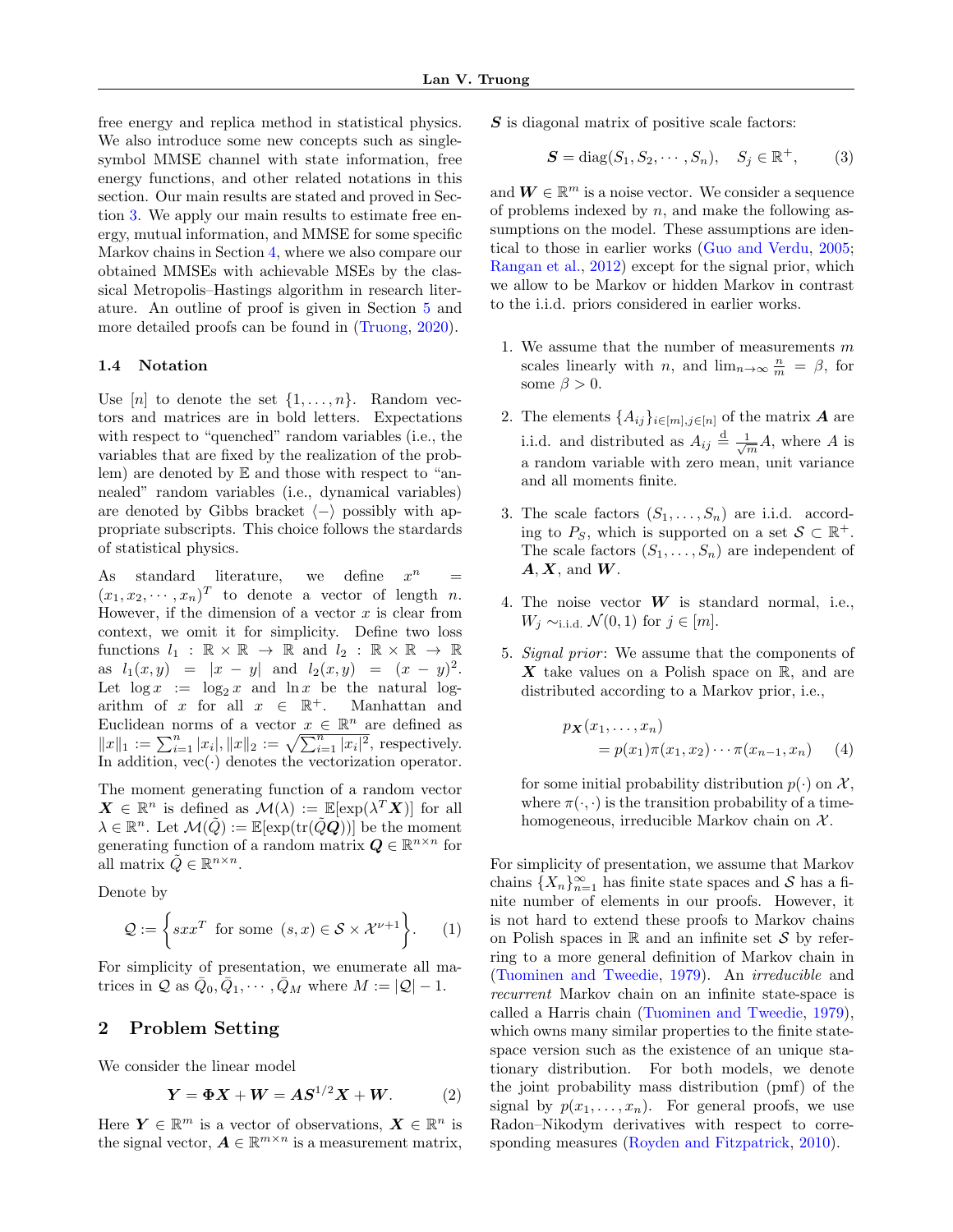### <span id="page-3-3"></span>2.1 MMSE Estimation

The problem setting described above induces a posterior distribution  $p_{\mathbf{X}|\mathbf{Y},\mathbf{\Phi}}$ , given by

<span id="page-3-2"></span>
$$
p_{\boldsymbol{X}|\boldsymbol{Y},\boldsymbol{\Phi}}(\boldsymbol{x} \mid \boldsymbol{y}, \boldsymbol{\phi}) = \frac{p_{\boldsymbol{Y}|\boldsymbol{X},\boldsymbol{\Phi}}(\boldsymbol{y} \mid \boldsymbol{x}, \boldsymbol{\phi})p_{\boldsymbol{X}}(\boldsymbol{x})}{p_{\boldsymbol{Y}|\boldsymbol{\Phi}}(\boldsymbol{y} \mid \boldsymbol{\phi})},\qquad(5)
$$

where

$$
p_{\boldsymbol{Y}|\boldsymbol{X},\boldsymbol{\Phi}}(\boldsymbol{y} \mid \boldsymbol{x},\boldsymbol{\Phi}) = (2\pi)^{-m/2} \exp\bigg[-\frac{\|\boldsymbol{y} - \boldsymbol{\phi}\boldsymbol{x}\|^2}{2}\bigg],\tag{6}
$$

and

$$
p_{\mathbf{Y}|\mathbf{\Phi}}(\mathbf{y} \mid \boldsymbol{\phi}) = \mathbb{E}_p[p_{\mathbf{Y}|\mathbf{X},\mathbf{\Phi}}(\mathbf{y} \mid \mathbf{X}, \boldsymbol{\phi})] \tag{7}
$$

$$
= \sum_{x} p_{Y|X,\Phi}(y \mid x,\phi) p_X(x). \qquad (8)
$$

The (canonical) MMSE estimator, which computes the mean value of the posterior distribution  $p_{\mathbf{X}|\mathbf{Y},\Phi}$ is given by,

$$
\langle X \rangle = \mathbb{E}_p[X|Y, \Phi]. \tag{9}
$$

This estimator achieves the minimum Mean-Square Error (MSE) between the estimated and the original signal.

#### 2.2 Free Energy and Replica Method

Let

$$
Z(\mathbf{Y}, \mathbf{\Phi}) := p_{\mathbf{Y}|\mathbf{\Phi}}(\mathbf{Y}|\mathbf{\Phi}). \tag{10}
$$

The free energy of the model in [\(2\)](#page-2-1) is defined as

$$
\mathcal{F}_n := -\frac{1}{n} \log Z(\mathbf{Y}, \mathbf{\Phi}). \tag{11}
$$

The expectation of the free energy (with respect to  $p_{\mathbf{Y} | \mathbf{\Phi}}(\mathbf{Y} | \mathbf{\Phi})$  is equal to the conditional entropy of the observation  $\frac{1}{n}H_p(\boldsymbol{Y}|\boldsymbol{\Phi})$  as well as (up to an additive constant) to the mutual information density between the signal and the observations  $\frac{1}{n}I_p(\boldsymbol{X},\boldsymbol{Y}).$ 

The asymptotic free energy is the limit of the sequence  $\{\mathcal{F}_n\}_{n=1}^{\infty}$ , i.e.,

$$
\mathcal{F} := \lim_{n \to \infty} \mathcal{F}_n. \tag{12}
$$

In general, it is very challenging to prove the existence and estimate the limit in [\(12\)](#page-3-0). Replica method, originally developed in statistical physics, is usually used to evaluate this limit [\(Tanaka,](#page-9-0) [2002;](#page-9-0) [Guo and Verdu,](#page-8-10) [2005\)](#page-8-10) because the linear model is similar to the thermodynamic system. For this model, replica method is based on the following assumptions  $(A)$  and facts  $(F)$ : • (A1) The free energy  $\mathcal{F}_n$  has the self-averaging property as  $n \to \infty$ . This means that

$$
\mathcal{F} := \lim_{n \to \infty} \mathbb{E}[\mathcal{F}_n]. \tag{13}
$$

The self-averaging property essentially assumes that the variations of  $Z(Y, \Phi)$  due to the randomness of the measurement matrix  $\Phi$  vanish in the limit  $n \to \infty$ . Although a large number of statistical physics quantities exhibit such self-averaging, the self-averaging of the relevant quantities for the MMSE and MAP analyses has not been rigorously established [\(Rangan et al.,](#page-9-2) [2012\)](#page-9-2). For the purpose of estimating the average mutual information of the Markov model only, we don't need to make use of this assumption.

• (F1) The following identity holds:

$$
\mathbb{E}[\log Z(\boldsymbol{Y}, \boldsymbol{\Phi})] = \lim_{\nu \to 0} \frac{\partial}{\partial \nu} \log \mathbb{E}[Z^{\nu}(\boldsymbol{Y}, \boldsymbol{\Phi})]. \tag{14}
$$

- <span id="page-3-1"></span>• (A2) Estimation of  $\mathbb{E}[Z(Y, \Phi)^{\nu}]$  for a positive real number  $\nu$  in the neighbourhood of 0 can be done by two steps: (1) Estimate  $\mathbb{E}[Z^{\nu}(\mathbf{Y}, \mathbf{\Phi})]$  for a general positive integer  $\nu$  (2) Take the limit of the obtained result as  $\nu \to 0$ . This is called "replica trick" in statistical physics.
- (F2) For any positive integer  $\nu$  and a realization  $(y, \Phi)$  of  $(Y, \Phi)$ , the quantity  $Z^{\nu}(y, \Phi)$  can be written as

$$
Z^{\nu}(\boldsymbol{y},\boldsymbol{\Phi}) = \left\{ p_{\boldsymbol{Y}|\boldsymbol{\Phi}}(\boldsymbol{y}|\boldsymbol{\Phi}) \right\}^{\nu} \tag{15}
$$

$$
= \left\{ \mathbb{E}_{p_{\boldsymbol{X}}} \left[ p_{\boldsymbol{Y}|\boldsymbol{X},\boldsymbol{\Phi}}(\boldsymbol{y}|\boldsymbol{X},\boldsymbol{\Phi}) \right] \right\}^{\nu} \quad (16)
$$

$$
= \mathbb{E}_{p_{\boldsymbol{X}}} \left\{ \prod_{a=1}^{\nu} p_{\boldsymbol{Y}|\boldsymbol{X},\boldsymbol{\Phi}}(\boldsymbol{y}|\boldsymbol{X}^{(a)},\boldsymbol{\Phi}) \right\} . \tag{17}
$$

where the last expectation is taken over relicated vectors  $\mathbf{X}^{(a)}$ ,  $a = 1, 2, \cdots, \nu$  which are independent copies of a random vector with distribution  $p_{\boldsymbol{X}}$ .

- <span id="page-3-0"></span>• (A3) The order of limit  $n \to \infty$  and  $\nu \to 0$  can be interchanged. Mathematically, under some conditions such as Theorem Moore-Osgood [\(Stewart,](#page-9-17) [2008\)](#page-9-17), the interchange between limits work. This theorem is used in [\(Barbier et al.,](#page-8-19) [2016\)](#page-8-19) for a similar purpose.
- (A4) Usually, the free energy can be expressed an optimal value of an optimization problem over the space of covariance matrices of replica samples, say  $Q$ . This optimization is general difficult to perform. To overcome this, the replica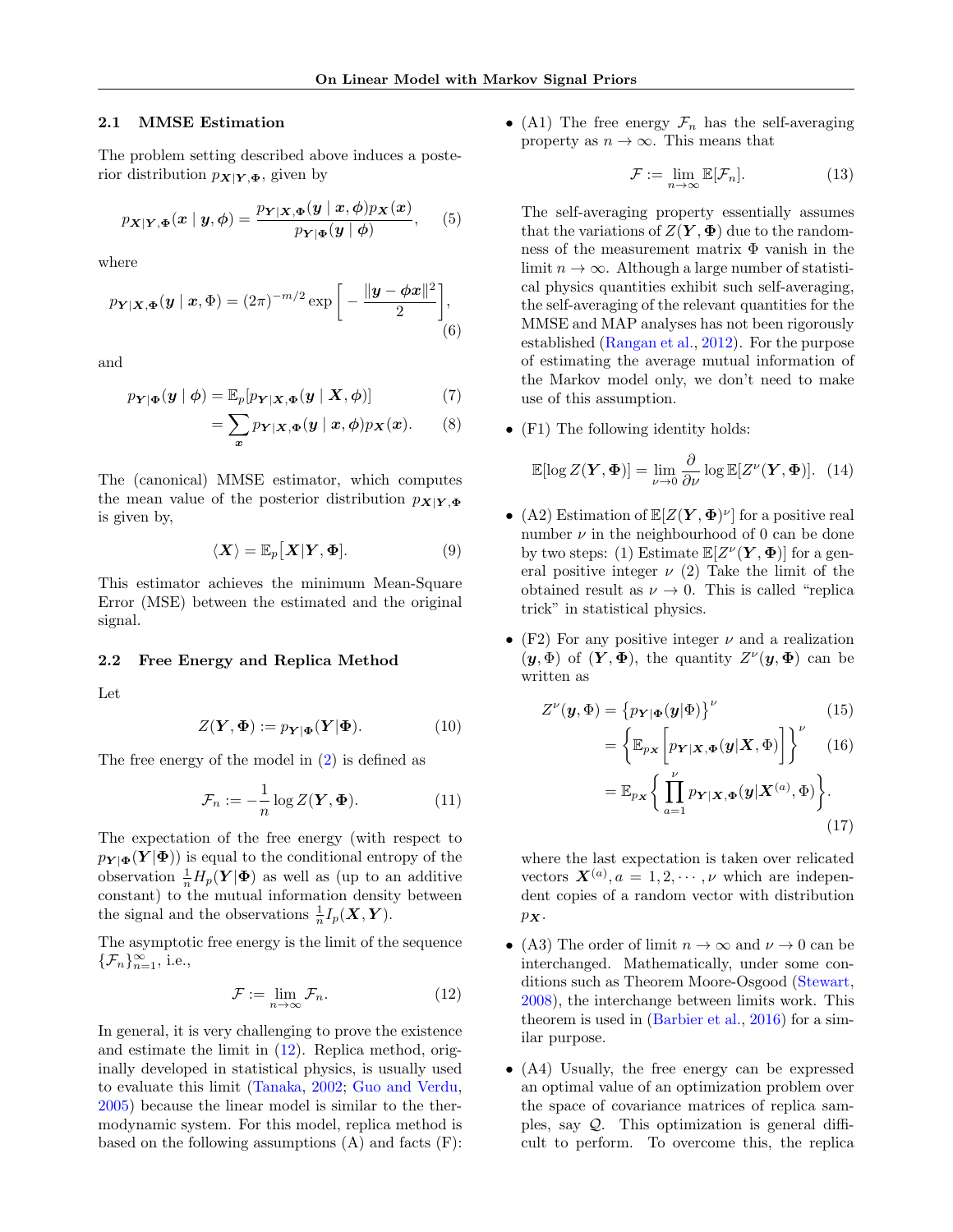method also makes an additional assumption that the optimizer  $Q^*$  is symmetric with respect to permutations of  $\nu$  replica indices. This assumption is called Replica Symmetry (RS) in statistical physics. See Definition [9](#page-12-0) for our assumption about RS in this paper.

(A1)-(A4) are assumed in various research literature on replica method such as [\(Tanaka,](#page-9-0) [2002;](#page-9-0) [Guo and](#page-8-10) [Verdu,](#page-8-10) [2005;](#page-8-10) [Rangan et al.,](#page-9-2) [2012\)](#page-9-2).

### <span id="page-4-0"></span>3 Main results

### <span id="page-4-5"></span>3.1 Results for Markov Priors

Our results on the free energy and MMSE will be stated in terms of a single-symbol channel, similar to the equivalent single-user Gaussian channel which is obtained via decoupling as in [\(Guo and Verdu,](#page-8-10) [2005,](#page-8-10) Section D). Let  $\lambda^{(\pi)}$  be the left Perron-Frobenius with unit Manhattan norm<sup>[2](#page-4-1)</sup> of  $P_{\pi} = {\pi(x,y)}_{x \in \mathcal{X}, y \in \mathcal{X}}$ which is the stochastic matrix of the Markov chain  $\{X_n\}_{n=1}^{\infty}$ , and let  $\lambda_{x_0}^{(\pi)}$  be the component of  $\lambda^{(\pi)}$  associated with the  $x_0$ -th row of  $P_\pi$ . Let us consider the composition of a Gaussian channel with one state  $X_0$  available at both encoder and decoder such that  $X_0 \sim \lambda^{(\pi)}$ , a one-state MMSE, and a companion retrochannel in the single-symbol setting depicted in Fig. [1.](#page-5-3) Given the state information  $X_0 = x_0$ , the input-output relationship of this single-symbol channel is given by

$$
U = \sqrt{S} \mathbf{X}_1 + \frac{1}{\sqrt{\eta}} W, \tag{18}
$$

where the input  $X_1 \sim p_{X_1|X_0}(\cdot|x_0) := \pi(x_0, \cdot), S \sim P_S$ is the input Signal-to-Noise Ratio (SNR) which is independent  $X_0$  and  $X_1$ ,  $W \sim \mathcal{N}(0, 1)$  the noise independent of  $X_0$  and  $X_1$ , and  $\eta > 0$  the inverse noise variance.

The conditional distribution associated with the channel is

$$
\mathcal{P}U|\mathbf{X}_0, \mathbf{X}_1, S; \eta(u \mid x_0, x_1, s; \eta) = \sqrt{\frac{\eta}{2\pi}} \exp\left[-\frac{\eta}{2}(u - \sqrt{s}x_1)^2\right].
$$
 (19)

By setting the input distribution to be  $p_{\mathsf{X}_1|\mathsf{X}_0}(\cdot|x_0)$  $= \pi(x_0, \cdot),$  a posterior probability distribution  $p_{\mathsf{X}_1|\mathsf{X}_0,U,S;\eta}$  is induced by  $p_{\mathsf{X}_1|\mathsf{X}_0}$  and

 $p_{U|X_0,X_1,S;\eta}$  using the Bayes rule, i.e.,

<span id="page-4-2"></span>
$$
p_{\mathsf{X}_1|\mathsf{X}_0, S, U; \eta}(x \mid x_0, s, u; \eta)
$$
  
= 
$$
\frac{p_{\mathsf{X}_1|\mathsf{X}_0}(x \mid x_0)p_{U|\mathsf{X}_0, \mathsf{X}_1, S; \eta}(u \mid x_0, x_1, s; \eta)}{p_{U|\mathsf{X}_0, S; \eta}(u \mid x_0, s; \eta)}.
$$
 (20)

This induces a single-use retrochannel with random transformation  $p_{\mathsf{X}_1|\mathsf{X}_0,U,S;\eta}$ , which outputs a random variable  $X$  given the channel output  $U$  and the channel state  $X_0$  (Fig. [1\)](#page-5-3). An single-symbol MMSE estimator with state available  $X_0 = x_0$  is defined naturally as

<span id="page-4-3"></span>
$$
\langle X | X_0 = x_0 \rangle_p = \mathbb{E}_p \big[ X | X_0 = x_0, U, S; \eta \big], \qquad (21)
$$

where the expectation is taken over the (conditionally) distribution in [\(20\)](#page-4-2).

The single-symbol MMSE estimator  $(21)$  is merely a decision function applied to the Gaussian channel output with state  $X_0 = x_0$  available at both encoder and decoder (or input and output), which can expressed explicitly as

$$
\mathbb{E}_p[\mathsf{X}|U,\mathsf{X}_0=x_0,S;\eta] = \frac{p_1(U,x_0,S;\eta)}{p_0(U,x_0,S;\eta)},\qquad(22)
$$

where

$$
p_0(u, x_0, S; \eta) := p_{U|\mathsf{X}_0, S; \eta}(u \mid x_0, s; \eta)
$$
\n(23)

$$
= \mathbb{E}_{\pi(x_0,\cdot)} \left[ p_{U|X_0,X_1,S;\eta}(u \mid x_0,\mathsf{X},S;\eta) \bigg| S \right], \quad (24)
$$

$$
p_1(z, x_0, S; \eta)
$$
  
= 
$$
\mathbb{E}_{\pi(x_0, \cdot)} \bigg[ \mathsf{X} \, p_{U|X_0, X_1, S; \eta}(z \mid x_0, \mathsf{X}, S; \eta) \bigg| S \bigg].
$$
 (25)

The probability law of the (composite) single-symbol channel depicted by Fig.  $1$  is determined by  $S$  and parameter  $\eta$  given state  $X_0$ . We define the conditional mean-square error of the MMSE estimator as

$$
\mathcal{E}(S;\eta|x_0)
$$
  
=  $\mathbb{E}[(X_1 - \langle X | X_0 = x_0 \rangle_p)^2 | X_0 = x_0, S; \eta].$  (26)

Define

<span id="page-4-4"></span>
$$
\mathcal{G} := \sum_{x_0 \in \mathcal{X}} \lambda_{x_0}^{(\pi)} \mathcal{G}(x_0),\tag{27}
$$

where  $\mathcal{G}(x_0)$  is defined in [\(28\)](#page-5-4), and  $\eta$  is the solution of the following equation

$$
\eta^{-1} = 1 + \beta \sum_{x_0 \in \mathcal{X}} \lambda_{x_0}^{(\pi)} \mathbb{E}[\mathcal{SE}(S; \eta \mid x_0)],\tag{29}
$$

<span id="page-4-1"></span><sup>2</sup>Since there exists a unique left Perron-Frobenius eigenvector up to a positive scaling factor [\(Lancaster and Tis](#page-9-13)[menetsky,](#page-9-13) [1985\)](#page-9-13),  $\lambda^{(\pi)}$  exists uniquely, which is the stationary distribution of the Markov chain.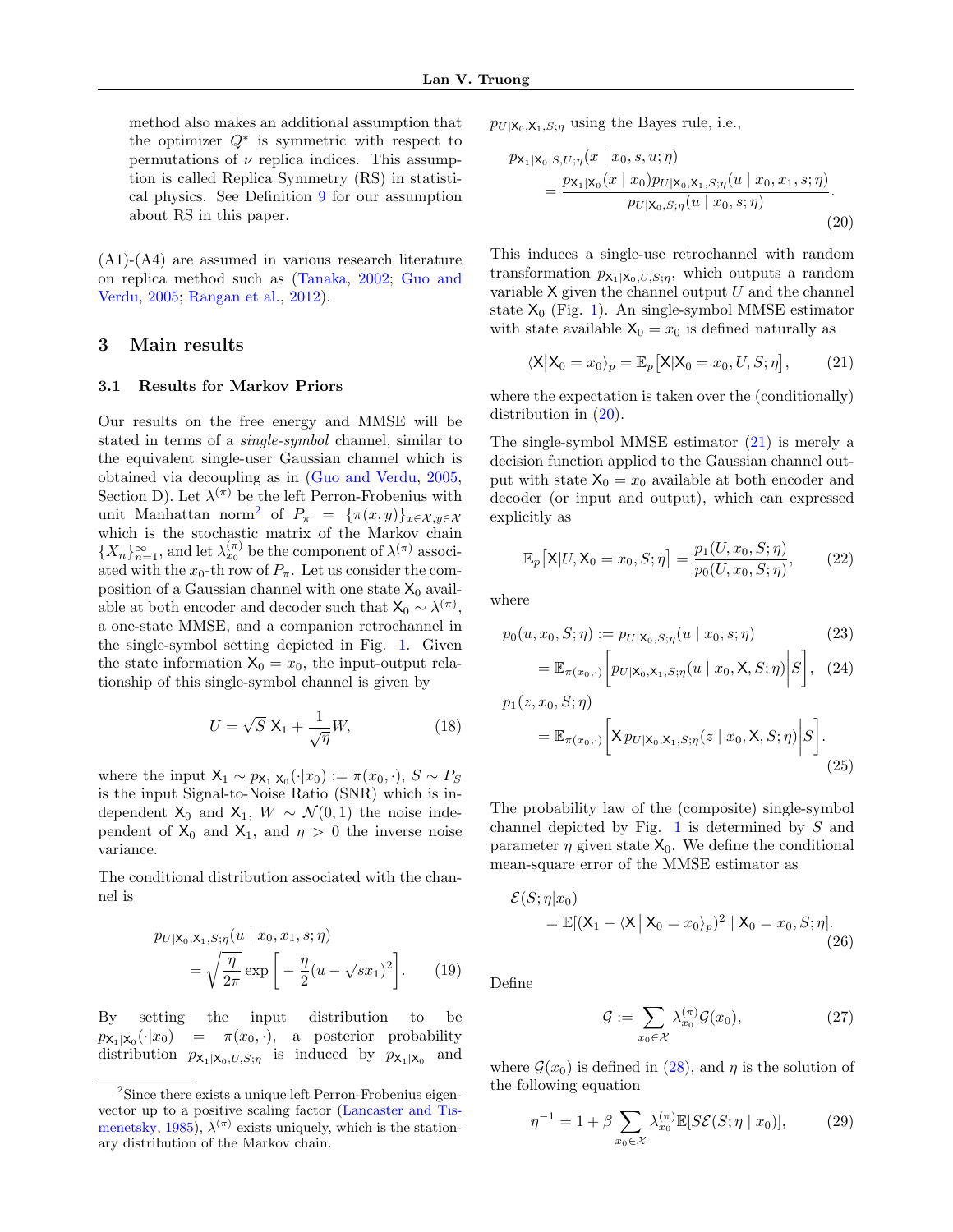

<span id="page-5-3"></span>Figure 1: The equivalent single-symbol Gaussian channel with state available at both encoder and decoder, MMSE estimator, and retrochannel.

$$
\mathcal{G}(x_0) := -\mathbb{E}\left\{ \int p_{U|X_0,X_1,S;\eta}(u \mid x_0, X_1, S; \eta) \log p_{U|X_0,X_1,S;\eta}(u \mid x_0, X_1, S; \eta) du \right\} + \frac{1}{2\beta} \left[ (\eta - 1) \log e - \log \eta \right] - \frac{1}{2} \log \frac{2\pi}{\eta} - \frac{\eta}{2\eta} \log e + \frac{1}{2\beta} \log(2\pi) + \frac{\eta}{2\beta\eta} \log e.
$$
 (28)

such that they minimize  $\mathcal{G}$ . Observe that for the case  $X_0, X_1, \dots, X_n$  are i.i.d.,  $\mathcal{G}(x_0)$  does not depend on  $x_0$ and we recovers the result in [\(Guo and Verdu,](#page-8-10) [2005,](#page-8-10) Eq. (22)) for this special case.

<span id="page-5-0"></span>Claim 1. The free energy of the linear model with Markov sources in Section [2](#page-2-0) satisfies

$$
\mathcal{F} = \mathcal{G},\tag{30}
$$

where  $\mathcal G$  is defined in [\(27\)](#page-4-4). In addition, the average mutual information of this model satisfies:

$$
C = \lim_{n \to \infty} \frac{1}{n} I(\mathbf{X}^n; \mathbf{Y}^m) = \mathcal{F} - \frac{1}{2\beta}.
$$
 (31)

<span id="page-5-1"></span>**Claim 2.** Recall the definition of  $\{\lambda_{x_0}^{(\pi)}\}_{x_0 \in \mathcal{X}}$  in Section [3.1.](#page-4-5) Assume that the MMSE estimator defined in [\(9\)](#page-3-1) is used for estimation. Then, for all  $k \in$  $\{1, 2, \dots, n\}$ , the joint moments satisfy:

$$
\lim_{n \to \infty} \mathbb{E}\bigg[X_k^{i_0} \tilde{X}_k^{j_0} \langle X_k \rangle_p^{l_0}\bigg]
$$
\n
$$
= \sum_{x_0 \in \mathcal{X}} \lambda_{x_0}^{(\pi)} \mathbb{E}\bigg[X_1^{i_0} X^{j_0} \langle X | X_0 \rangle_p^{l_0} | X_0 = x_0\bigg] \quad (32)
$$

for all  $i_0, j_0, l_0 \in \mathbb{Z}_+$ , where  $(X_1, X, \langle X|X_0\rangle_p)$  is the input and outputs defined in the (composite) single-symbol MMSE channel in Fig. [1,](#page-5-3) and  $(X_k, \tilde{X}_k, \langle X_k \rangle)$ is the k-th symbol in the vector  $\mathbf{X} \in \mathcal{X}^n$ , the k-th output of the vector retrochanel defined in [\(5\)](#page-3-2), and its <span id="page-5-4"></span>corresponding estimated symbol by using the MMSE estimator in  $(9)$ , respectively.

In addition, the average MMSE satisfies:

$$
\frac{1}{n}\mathbb{E}\left[\|\boldsymbol{X} - \langle \boldsymbol{X} \rangle\|_{2}^{2}\right] \n= \mathbb{E}\left[\mathsf{X}_{1}^{2}\right] - \sum_{x_{0} \in \mathcal{X}} \lambda_{x_{0}}^{(\pi)}\mathbb{E}\left[\langle \mathsf{X}|\mathsf{X}_{0}\rangle_{p}^{2}|\mathsf{X}_{0} = x_{0}\right], \quad (33)
$$

where  $X_1 \sim \sum_{x_0 \in \mathcal{X}} \pi(x_0, \cdot) p(x_0)$ .

## <span id="page-5-2"></span>4 Numerical examples and comparison with algorithmic performance

### <span id="page-5-6"></span>4.1 Binary-valued Markov Prior

In this experiment, we consider a homogeneous Markov chain on the alphabet  $\mathcal{X} = \{-1, 1\}$  with the stochastic matrix

<span id="page-5-5"></span>
$$
P_{\pi} = \begin{bmatrix} \pi(-1, -1) & \pi(-1, 1) \\ \pi(1, -1) & \pi(1, 1) \end{bmatrix} = \begin{bmatrix} 1 - \alpha & \alpha \\ \delta & 1 - \delta \end{bmatrix}
$$
 (34)

for some  $\alpha$  and  $\delta$  in  $(0, 1)$ .

We compare the free energies achieved by the replica prediction (cf. Claim [1\)](#page-5-0) and MCMC (Metropolis–Hastings algorithm) for the linear model with binary-valued Markov prior defined in [\(34\)](#page-5-5). More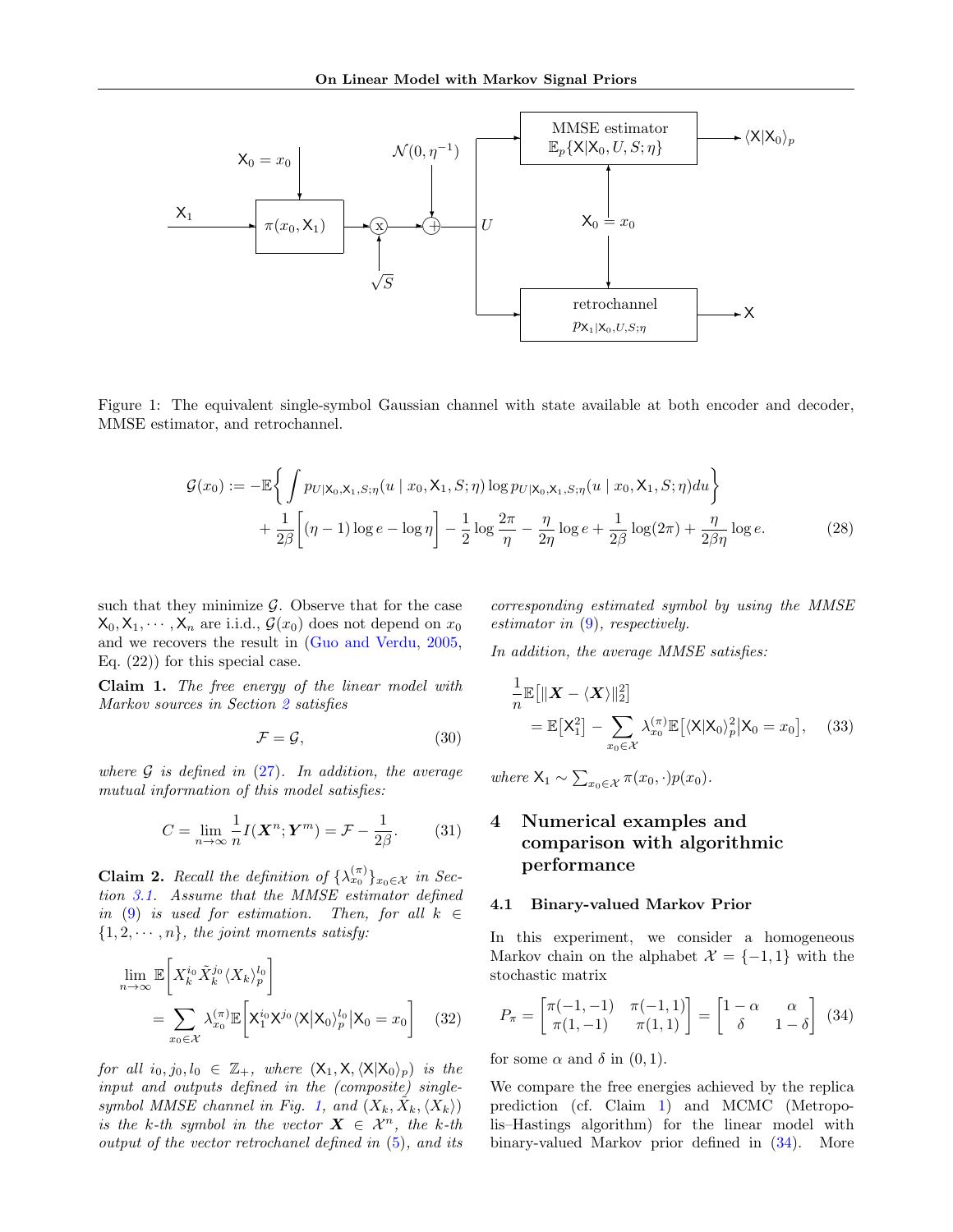specifically, we use the Markov Chain Monte-Carlo (MCMC) simulation method to estimate the density function  $P_{y|\Phi}(y|\Phi)$  and verify our replica predictions in Claim [1.](#page-5-0) Our results show that the free energy curves by the replica method and MCMC nearly coincide to each other for all three cases: (1) i.i.d. prior  $(\alpha = \delta = 0.5), (2)$  symmetric Markov prior  $\alpha = \delta =$ 0.3, (3) asymmetric Markov prior ( $\alpha = 0.2, \delta = 0.5$ ) (cf. Figs. [2,](#page-6-1) [3,](#page-6-2) and [4\)](#page-6-3). In our MCMC simulations, the Metropolis–Hastings algorithm is used where the state  $x_t := \text{vec}(\text{vec}(\Phi_{t+1}), y_{t+1})$  and the probability transition  $g(\boldsymbol{x}_{t+1}|\boldsymbol{x}_t) \sim \mathcal{N}(\boldsymbol{x}_t, \boldsymbol{I}_{mn+n}).$ 



<span id="page-6-1"></span>Figure 2: Free energy by Replica Method and MCMC as functions for the i.i.d. prior  $\alpha = \delta = 0.5$ .



<span id="page-6-2"></span>Figure 3: Free energy by Replica Method and MCMC as functions of  $\beta$  for the symmetric case  $\alpha = \delta = 0.3$ .

Since MMSE is fixed function of the free energy (or mutual information) [\(Guo et al.,](#page-8-2) [2005\)](#page-8-2), these simulation results also indicate that our replica prediction in Claim [2](#page-5-1) closely approximates the MMSE of the model. Designing practical AMP algorithms to achieve these



<span id="page-6-3"></span>Figure 4: Free energy by Replica Method and MCMC as functions of  $\beta$  for the non-symmetric case  $\alpha = 0.2$ and  $\delta = 0.5$ .

fundamental limits is a future research direction of interest.

### 4.2 Gauss-Markov Prior

In this experiment, we consider a Gauss-Markov prior  ${X_n}_{n=1}^{\infty}$  on  $\mathcal{X} = \mathbb{R}$ , i.e.,  $X_n = \nu X_{n-1} + Z_n$ , where  $Z_n \sim \mathcal{N}(0, \sigma_0^2)$  and  $\nu \in (0, 1)$ . Then, the transition probability is

<span id="page-6-4"></span>
$$
\pi(x_0, x) := \frac{1}{\sigma_0 \sqrt{2\pi}} \exp\left[-\frac{1}{2\sigma_0^2} (x - \nu x_0)^2\right].
$$
 (35)

In this subsection, we use the same MCMC algorithm as Subsection [4.1,](#page-5-6) i.e., the Metropolis–Hastings algorithm. In Fig. [5,](#page-7-0) we plot the free energy curves for the linear model with Markov prior in [\(35\)](#page-6-4) for three cases  $\nu = 0.1$ ,  $\nu = 0.5$ , and  $\nu = 0.8$ . In these plots, we set  $X_1 \sim \mathcal{N}(0, \frac{\sigma_0^2}{1-\nu^2})$  to force the state distribution of the Markov (Harris) chain  $X_n \sim \mathcal{N}(0, \frac{\sigma_0^2}{1-\nu^2})$  for all  $n \geq 1$ . The plot shows that the replica prediction for the free energy (cf. Claim [12\)](#page-13-0) is very closed to the MCMC simulation result. As in the first experiment, since the MMSE is a fixed function of the free energy (or mutual information) [\(Guo et al.,](#page-8-2) [2005\)](#page-8-2), this also means that the MMSE curve by replica method closely approaches the MMSE of the model.

### <span id="page-6-0"></span>5 Sketch of Proofs of Claims [1](#page-5-0) and [2](#page-5-1)

The proofs of Claims [1](#page-5-0) and [2](#page-5-1) are based on [\(Guo and](#page-8-10) [Verdu,](#page-8-10) [2005\)](#page-8-10) with some important changes to account for the Markov prior assumptions. The following are main steps in the proof.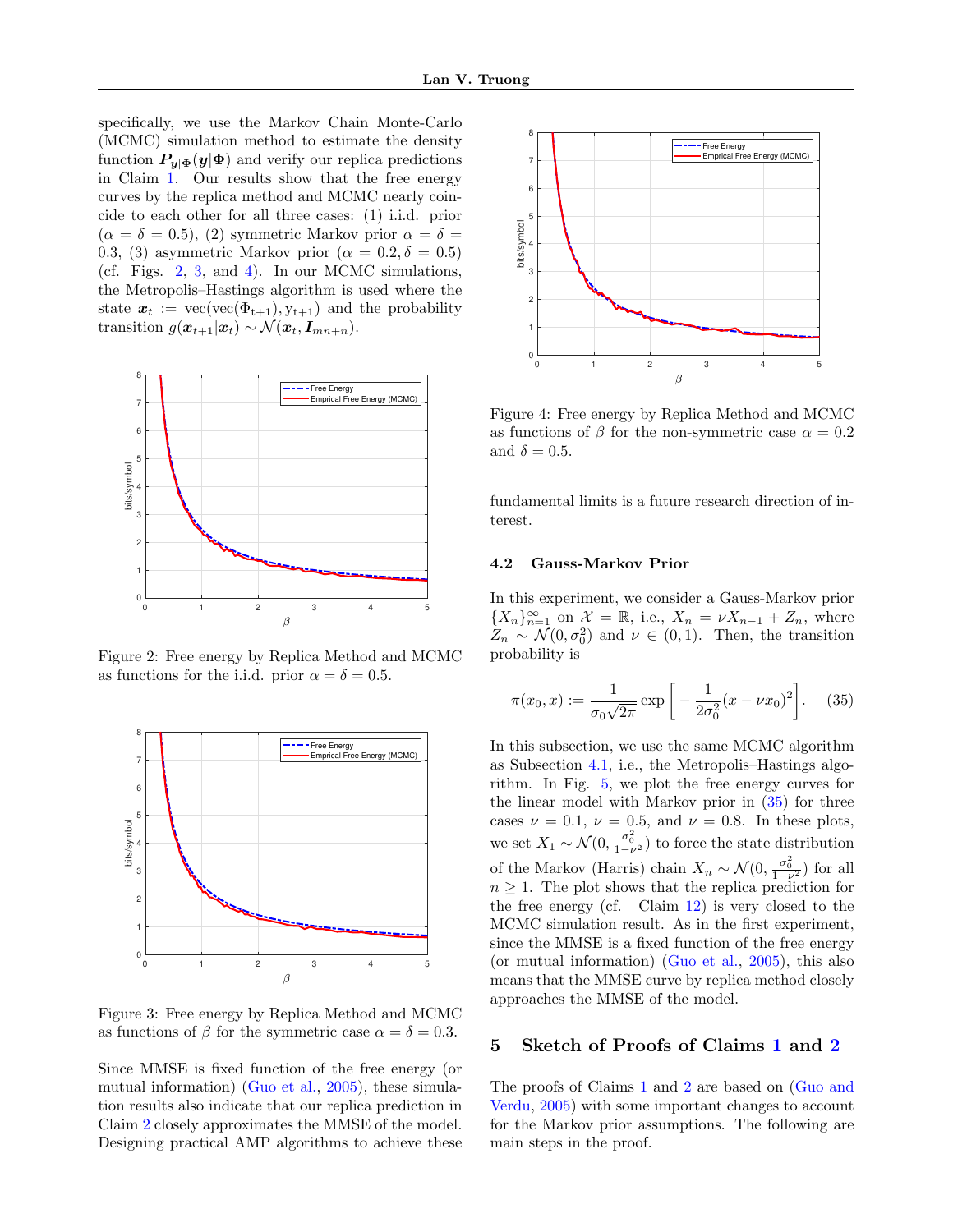

<span id="page-7-0"></span>Figure 5: Free energy by replica method and empirical MCMC as functions of  $\beta$  for  $\sigma_0^2 = 1$  and  $s_0 = 1$ .

• Let  $\{S_n\}_{n=1}^{\infty}$  be an i.i.d. sequence of random variable on a finite set  $S \subset \mathbb{R}^+$ . Let  $\mathbf{X} := \{X_n\}_{n=1}^{\infty}$ be a Markov chain with states on a Polish space  $X$ with the transition matrix  $P = {\pi(x, x')}_{x,x'\in\mathcal{X}}$ . Assume this Markov chain is irreducible. Set  $\boldsymbol{X}^{(0)} = \boldsymbol{X}$ . Let  $\boldsymbol{X}^{(a)} := \{X_n^{(a)}\}_{n=1}^{\infty}$  be a set of  $\nu$ replica sequences with distribution  $p<sub>X</sub>$  defined in [\(4\)](#page-2-2) for each  $a = 1, 2, \dots, \nu$ . Define a new sequence of  $(\nu+1) \times (\nu+1)$  random matrices  $\{Q_n\}_{n=1}^{\infty}$  such that

$$
Q_n^{(a,b)} = S_n X_n^{(a)} X_n^{(b)} \tag{36}
$$

for all  $a \in [\nu]$  and  $b \in [\nu]$  and for all  $n = 1, 2, \cdots$ . Then,  ${Q_n}_{n=1}^{\infty}$  is also an irreducible Markov chain with states on  $Q$ , where  $Q$  is defined in  $(1)$ .

• Let  $T_n := \frac{1}{n} \sum_{k=1}^n Q_k$ . Prove that

$$
\frac{1}{n}\log \mathbb{E}[Z^{\nu}(\mathbf{Y}, \boldsymbol{\Phi})]
$$
\n
$$
= \frac{1}{n}\log \mathbb{E}\bigg\{\exp\bigg[m\bigg(G^{(\nu)}(\mathbf{T}_n) + O(n^{-1})\bigg)\bigg]\bigg\},\tag{37}
$$

where  $G^{(\nu)}: \mathcal{Q} \to \mathbb{R}$  such that

$$
G^{(\nu)}(Q) := -\frac{1}{2}\log\det(I + \Sigma Q)
$$

$$
-\frac{1}{2}\log\left(1 + \frac{\nu}{\sigma^2}\right) - \frac{\nu}{2}\log(2\pi\sigma^2), \quad (38)
$$

and  $\Sigma$  is a  $(\nu + 1) \times (\nu + 1)$  matrix

$$
\Sigma = \frac{\beta}{\sigma^2 + \nu} \begin{bmatrix} \nu & -e^T \\ -e & (1 + \frac{\nu}{\sigma^2})I - \frac{1}{\sigma^2}ee^T \end{bmatrix}, \quad (39)
$$

where  $e$  is a  $\nu \times 1$  column vector whose entries are all 1.

• Based on  $(F1)-(F2)$ ,  $(A1)-(A3)$ , and the Large Deviations Principle for the distribution of  $T_n$ , we can show that

$$
\mathcal{F} = \lim_{n \to \infty} -\frac{1}{n} \log \mathbb{E}[Z^{\nu}(\mathbf{Y}, \boldsymbol{\Phi})]
$$
(40)  
= 
$$
-\lim_{\nu \to 0} \frac{\partial}{\partial \nu} \sup_{Q} \left[ \beta^{-1} G^{(\nu)}(Q) - I^{(\nu)}(Q) \right],
$$
(41)

where

<span id="page-7-2"></span><span id="page-7-1"></span>
$$
I^{(\nu)}(Q) := \sup_{\tilde{Q}} \left[ \text{tr}(\tilde{Q}Q) - \log \rho(P_{\tilde{Q}}) \right], \qquad (42)
$$

and  $\rho(P_{\tilde{\Omega}})$  is the Perron-Frobenius eigenvalue of the matrix  $P_{\tilde{Q}} = \{e^{\text{tr}(\tilde{Q}\bar{Q}_j)}P_{\bar{Q}_j|\bar{Q}_i}\}_{0\leq i,j\leq M}$  and  $M = |Q| - 1$  where  $Q := \{sxx^T$  for some  $s \in$  $\mathcal{S}, x \in \mathcal{X}^{\nu+1}$ .

• From  $(42)$ , it is easy to see that the optimizer  $(Q^*, \tilde{Q}^*)$  of [\(41\)](#page-7-2) and the large deviation rate function  $I^{(\nu)}(Q)$ , respectively, must satisfy

<span id="page-7-3"></span>
$$
Q^* = \frac{\partial \log \rho(P_{\tilde{Q}})}{\partial \tilde{Q}}(\tilde{Q}^*). \tag{43}
$$

Then, by adapting a result in [\(Deutsch and Neu](#page-8-20)[mann,](#page-8-20) [1984\)](#page-8-20) related to the derivatives of the Perron-eigenvalue of a non-negative matrix and [\(43\)](#page-7-3), it can be shown that under the replica assumptions  $(A1)-(A4)$ ,  $Q^*$  is a convex combination of moment generating functions which can be estimated by using the methods in [\(Guo and Verdu,](#page-8-10) [2005\)](#page-8-10).

• Furthermore, by using (A1)-(A4) and the fact that

$$
\rho(P_{\tilde{Q}^*}) = \sum_{i=1}^{M} \lambda_i(\tilde{Q}^*) \mathbb{E}[e^{\text{tr}(\tilde{Q}^*Q_1)} | Q_0 = \bar{Q}_i], \tag{44}
$$

we can show that  $\frac{\partial \log \rho(P_{\tilde{Q}})}{\partial \nu}(\tilde{Q}^*)$  is also a convex combination of some conditional moment generating functions which can be estimated based on [\(Guo and Verdu,](#page-8-10) [2005\)](#page-8-10).

• Finally, by using  $(41)$  and results in bullet points 4 and 5, we can prove that the free energy of the linear model with Markov signal prior is a convex combination of the other conditional free energies where each conditional free energy corresponds to the free energy of a linear model with i. i. d. signal prior with known expression in [\(Guo and Verdu,](#page-8-10) [2005\)](#page-8-10). Here, the convex combination coefficients follow the stationary distribution of the stochastic matrix of Markov chains  $\{X_n\}_{n=1}^{\infty}$ .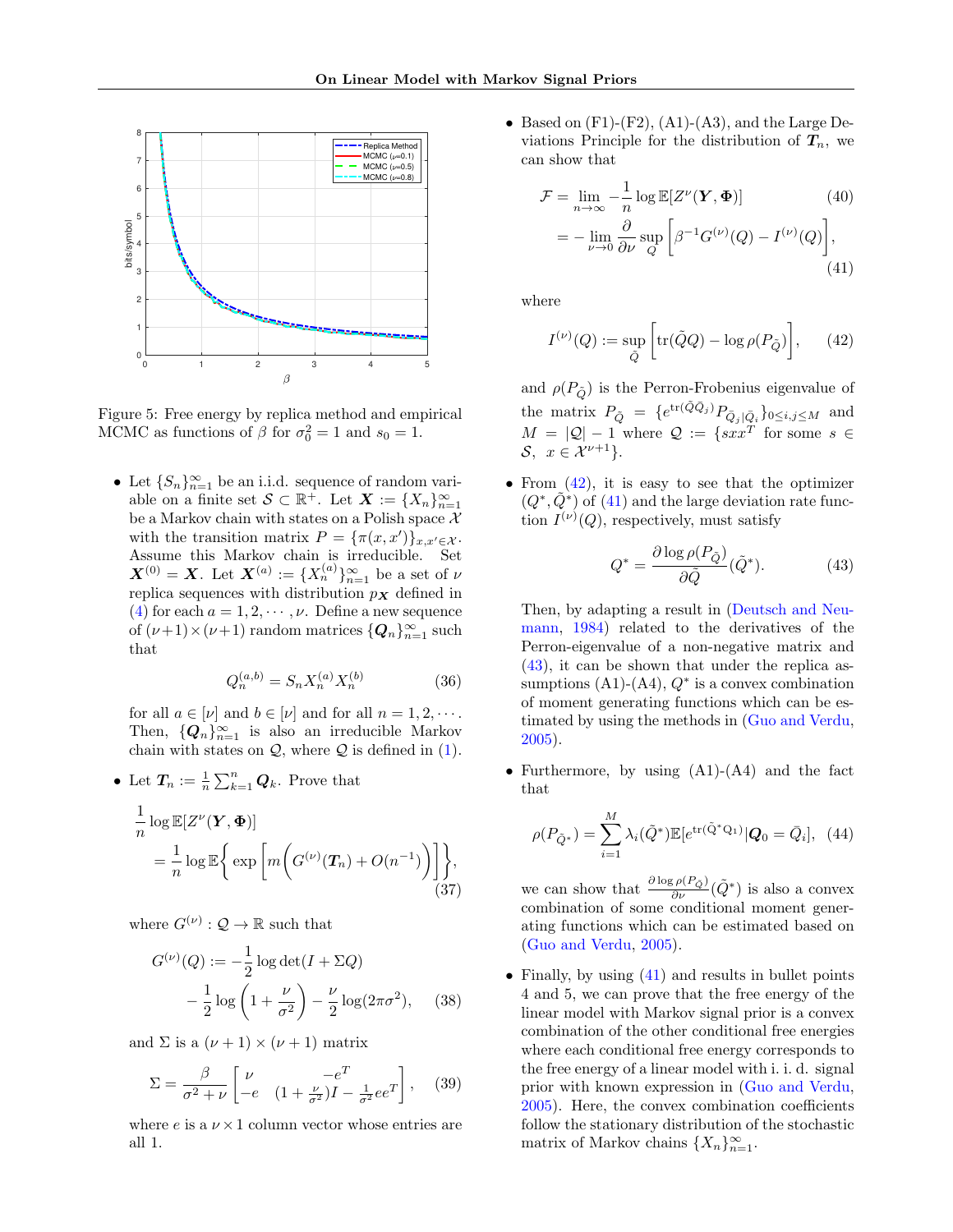• To prove Claim [\(107\)](#page-14-0), we first recall that the Large Deviations Principle for probability measures (distribution of  $T_n$ ) also holds for any finite Borel measures on compact metric space  $(e.g.(\text{Young}, 1990))$  $(e.g.(\text{Young}, 1990))$  $(e.g.(\text{Young}, 1990))$  or on Polish space [\(Swart,](#page-9-19) [2012\)](#page-9-19). Then, the proof follows the same ideas as the proof of Claim [12.](#page-13-0)

### Acknowledgements

The author is grateful to Prof. Ramji Venkataramanan, the University of Cambridge, for many suggestions to improve the paper.

### References

- <span id="page-8-19"></span>J. Barbier, M. Dia, N. Macris, and F. Krzakala. The mutual information in random linear estimation. In 2016 54th Annual Allerton Conference on Communication, Control, and Computing (Allerton), pages 625–632, 2016.
- <span id="page-8-12"></span>Jean Barbier and Nicolas Macris. The adaptive interpolation method: a simple scheme to prove replica formulas in bayesian inference. Probability Theory and Related Fields, 174:1133–1185, 2017.
- <span id="page-8-11"></span>Jean Barbier, Florent Krzakala, Nicolas Macris, L´eo Miolane, and Lenka Zdeborová. Optimal errors and phase transitions in high-dimensional generalized linear models. Proceedings of the National Academy of Sciences, 116(12):5451–5460, 2019.
- <span id="page-8-6"></span>Jean Barbier, Nicolas Macris, Mohamad Dia, and Florent Krzakala. Mutual information and optimality of approximate message-passing in random linear estimation. IEEE Transactions on Information Theory, 66(7):4270–4303, 2020.
- <span id="page-8-4"></span>D. Baron, S. Sarvotham, and R. G. Baraniuk. Bayesian compressive sensing via belief propagation. IEEE Transactions on Signal Processing, 58:269– 280, 2010.
- <span id="page-8-18"></span>M. Bayati and A. Montanari. The dynamics of message passing on dense graphs, with applications to compressed sensing. IEEE Trans. on Inform. Th., 57(2):764–785, Feb 2011.
- <span id="page-8-1"></span>A. Bereyhi, R. Müller, and H. S. Baldes. Statistical mechanics of MAP estimation: General replica ansatz. IEEE Trans. on Inform. Th., 65(12):7896– 7934, Dec. 2019.
- <span id="page-8-14"></span>R. Berthier, A. Montanari, and P. M. Nguyen. State evolution for approximate message passing with non-separable functions. Information and Inference: A Journal of IMA, 9(1), 2020.
- <span id="page-8-22"></span>P. Billingsley. Probability and Measure. Wiley-Interscience, 3rd edition, 1995.
- <span id="page-8-17"></span>E. Candès and M. Wakin. An introduction to compressive sampling. IEEE Signal Process. Mag., 25 (2):21–30, 2008.
- <span id="page-8-21"></span>I. Chalendar and J. R. Partington. Multivariable approximate Carleman-type theorems for complex measures. Annals of Probability, 35(1):384-396, 2007.
- <span id="page-8-20"></span>E. Deutsch and M. Neumann. Derivatives of the perron root at an essential nonnegative matrix and the group inverse of an M-matrix. Journal of Mathematical Analysis and Applications, 102:1–29, 1984.
- <span id="page-8-16"></span>D. Donoho. Compressed sensing. IEEE Trans. on Inform. Th., 52(1):1289–1306, 2006.
- <span id="page-8-9"></span>D. L. Donoho, A. Javanmard, and A. Montanari. Information-theoretically optimal compressed sensing via spatial coupling and approximate message passing. IEEE Transactions on Information Theory, 59:7434–7464, 2011.
- <span id="page-8-0"></span>S. F. Edwards and P. W. Anderson. Theory of spin glasses. J. Phys. F: Metal Physics, 5:965–974, 1975.
- <span id="page-8-13"></span>F. Guerra and F. L. Toninelli. The thermodynamic limit in mean field spin glass models. Communications in Mathematical Physics, 230:71–79, 2002.
- <span id="page-8-10"></span>D. Guo and S. Verdu. Randomly spread CDMA: asymptotics via statistical physics. IEEE Transactions on Information Theory, 51(6):1983–2010, June 2005.
- <span id="page-8-3"></span>D. Guo and C.-C. Wang. Asymptotic mean-square optimality of belief propagation for sparse linear systems. 2006 IEEE Information Theory Workshop - ITW '06 Chengdu, pages 194–198, 2006.
- <span id="page-8-2"></span>D. Guo, S. Shamai, and S. Verdu. Mutual information and minimum mean-square error in gaussian channels. IEEE Transactions on Information Theory, 51 (4):1261–1282, 2005.
- <span id="page-8-15"></span>Yoshiyuki Kabashima. A CDMA multiuser detection algorithm on the basis of belief propagation. Journal of Physics A: Mathematical and General, 36(43): 11111–11121, oct 2003.
- <span id="page-8-5"></span>Satish Babu Korada and Nicolas Macris. Tight bounds on the capacity of binary input random cdma systems. IEEE Transactions on Information Theory, 56(11):5590–5613, 2010.
- <span id="page-8-8"></span>F. Krzakala, M. Mézard, F. Sausset, Y. F. Sun, and L. Zdeborová. Statistical-physics-based reconstruction in compressed sensing. Phys. Rev. X, 2:021005, May 2012.
- <span id="page-8-7"></span>S. Kudekar and H. D. Pfister. The effect of spatial coupling on compressive sensing. In The 48th Annual Allerton Conference on Communications and Computation, pages 347–353, 2010.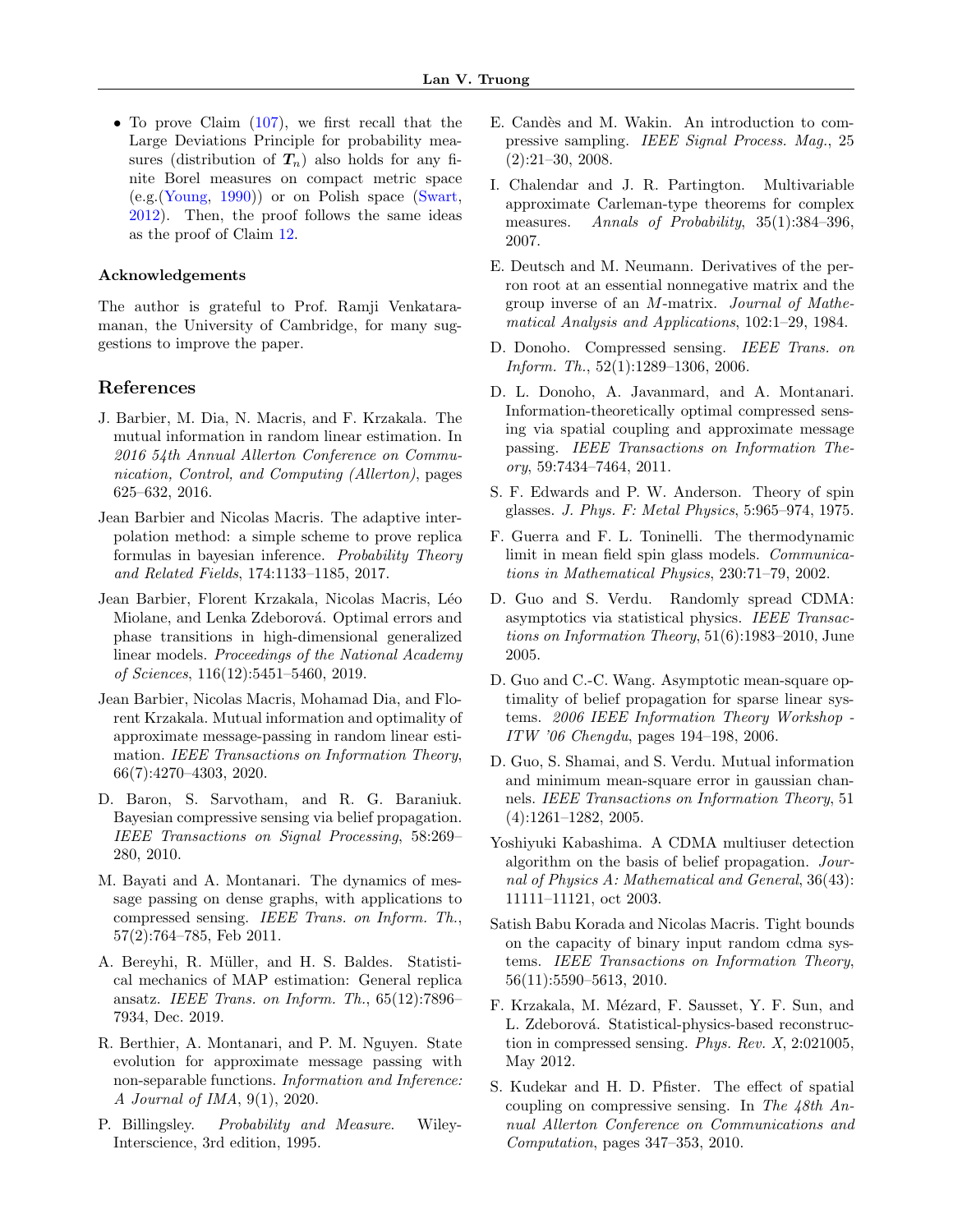- <span id="page-9-13"></span>P. Lancaster and M. Tismenetsky. The Theory of Matrices. Academic Press, 2nd edition, 1985.
- <span id="page-9-9"></span>Y. Ma, C. Rush, and D. Baron. Analysis of approximate message passing with a class of non-separable denoiser and markov random field priors. IEEE Trans. on Inform. Th., 65(11):7367–7389, 2019.
- <span id="page-9-10"></span>C. A. Metzler, A. Maleki, and R. G. Baraniuk. From denoising to compressed sensing. IEEE Trans. on Inform. Th., 62(9):5117–514, 2016.
- <span id="page-9-1"></span>A. Montanari and D. Tse. Analysis of belief propagation for non-linear problems: The example of CDMA (or: How to prove Tanaka's formula). 2006 IEEE Information Theory Workshop - ITW '06 Punta del Este, pages 160–164, 2006.
- <span id="page-9-11"></span>A. Montanari and R. Venkataramanan. Estimation of low-rank matrices via approximate message passing. Annals of Mathematical Statistics, 2020.
- <span id="page-9-2"></span>S. Rangan, A. K. Fletcher, and V. K. Goyal. Asymptotic analysis of MAP estimation via the replica method and applications to compressed sensing. IEEE Trans. on Inform. Th., 58(3):1902–1923, March 2012.
- <span id="page-9-3"></span>G. Reeves and H. D. Pfister. The replica-symmetric prediction for random linear estimation with gaussian matrices is exact. IEEE Trans. on Inform. Th., 65(4):2252–2283, April 2019.
- <span id="page-9-16"></span>H. Royden and P. Fitzpatrick. Real Analysis. Pearson, 4th edition, 2010.
- <span id="page-9-8"></span>P. Schniter. Turbo reconstruction of structured sparse signals. In Proceedings of Conference on Information Sciences and Systems, 2010.
- <span id="page-9-5"></span>N. Skantzos, C. Beckmann, and Anthony Coolen. Discontinuous recall transitions induced by competition between short- and long-range interactions in recurrent networks. In M. Kearns, S. Solla, and D. Cohn, editors, Advances in Neural Information Processing Systems, volume 11. MIT Press, 1999.
- <span id="page-9-17"></span>J. Stewart. Multivariate Calculus. Cengate Learning, 6th edition, 2008.
- <span id="page-9-19"></span>J. M. Swart. Large deviation theory. The Czech Academy of Sciences Institute of Information Theory and Automation, 2012.
- <span id="page-9-6"></span>K. Takeda and Y. Kabashima. Statistical mechanical assessment of a reconstruction limit of compressed sensing: Toward theoretical analysis of correlated signals. EPL (Europhysics Letters), 95(1):18006, jun 2011.
- <span id="page-9-7"></span>Koujin Takeda and Yoshiyuki Kabashima. Statistical mechanical analysis of compressed sensing utilizing correlated compression matrix. In 2010 IEEE International Symposium on Information Theory, pages 1538–1542, 2010.
- <span id="page-9-0"></span>T. Tanaka. A statistical-mechanics approach to largesystem analysis of CDMA multiuser detectors. IEEE Trans. on Inform. Th., 48(11):2888–2909, 2002.
- <span id="page-9-14"></span>Lan V. Truong. Replica analysis of the linear model with markov or hidden markov signal priors. arXiv:2009.13370 [cs.IT], 2020.
- <span id="page-9-12"></span>Lan V. Truong. Linear models with hidden markov sources via replica method. In IEEE International Symposium on Information Theory (ISIT), pages 396–401, 2021a.
- <span id="page-9-4"></span>Lan V. Truong. Fundamental limits and algorithms for sparse linear regression with sublinear sparsity. arXiv:2101.11156 [cs.IT], 2021b.
- <span id="page-9-15"></span>P. Tuominen and R. L. Tweedie. Markov chains with continuous components. Proceedings of the London Mathematical Society, s3-38(1):18914–18919, 1979.
- <span id="page-9-18"></span>L. S. Young. Some large deviations results for dynamical systems. Trans. of. The American Mathematical Society, 318(2):525–543, 1990.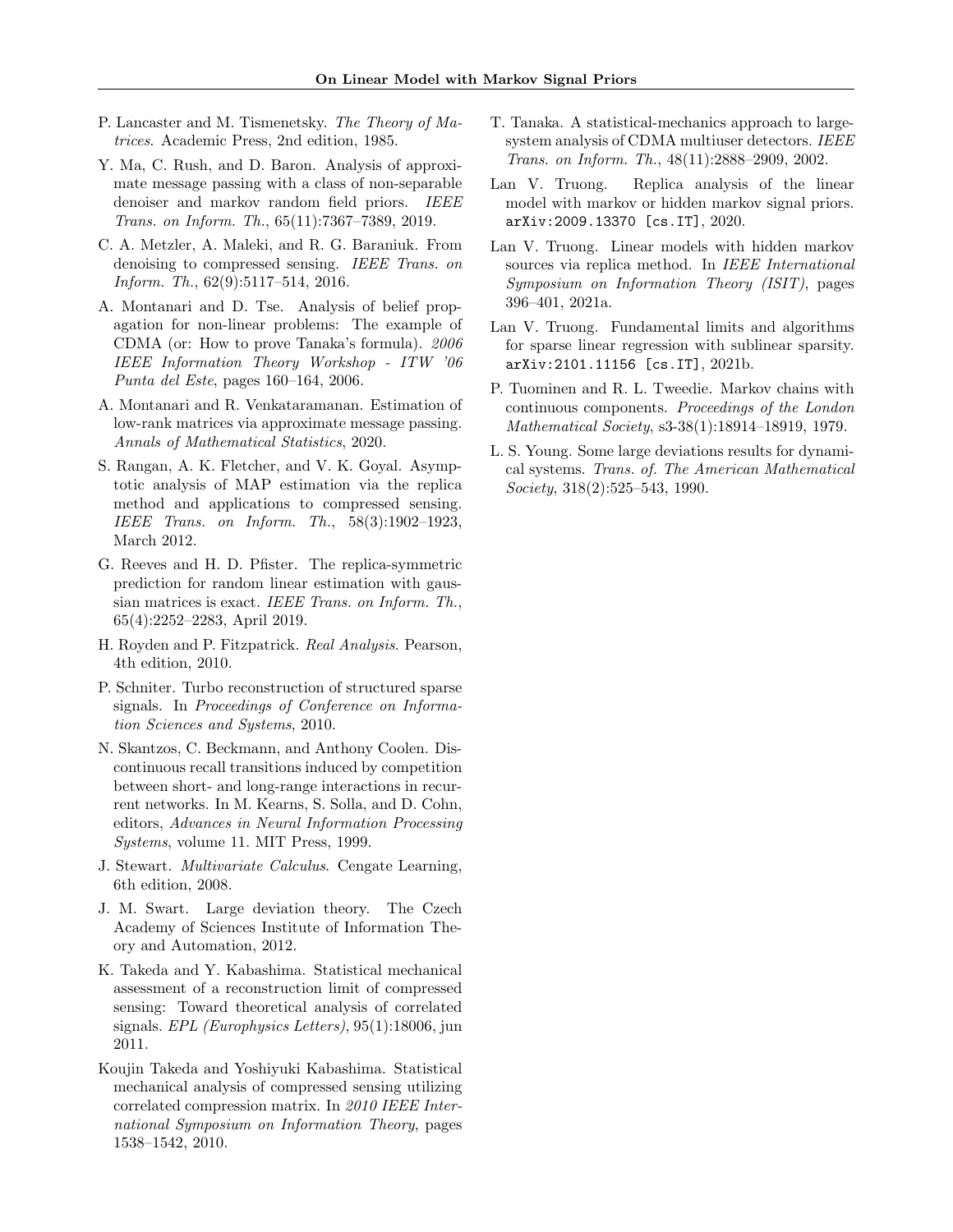This section provides a sketch of proofs for Claims  $1-2$  $1-2$ using the replica method. We first state some related lemmas which are required to estimate the free energy of the linear model with Markov sources. Then, we obtain the joint moments for the linear model with Markov sources.

<span id="page-10-1"></span>**Lemma 3.** [\(Guo and Verdu,](#page-8-10) [2005,](#page-8-10) p. 1998) Let  $X_n^{(a)}$ be replicated vectors with distribution  $p_{\mathbf{X}}$ . Define a sequence of  $(\nu+1) \times (\nu+1)$  random matrices  $\{Q_n\}_{n=1}^{\infty}$ such that

$$
Q_n^{(a,b)} = S_n X_n^{(a)} X_n^{(b)} \tag{45}
$$

for all  $a \in [\nu]$  and  $b \in [\nu]$  for all  $n = 1, 2, \cdots$ . Let

$$
T_n = \frac{1}{n} \sum_{k=1}^n Q_k, \quad n = 1, 2, \cdots.
$$
 (46)

Then, the following holds:

$$
\frac{1}{n}\log \mathbb{E}[Z^{\nu}(\boldsymbol{Y}, \boldsymbol{\Phi})]
$$
\n
$$
= \frac{1}{n}\log \mathbb{E}\bigg\{\exp\bigg[m\bigg(G^{(\nu)}(\boldsymbol{T}_n) + O(n^{-1})\bigg)\bigg]\bigg\}, \quad (47)
$$

where

$$
G^{(\nu)}(Q) := -\frac{1}{2}\log\det(I + \Sigma Q)
$$

$$
-\frac{1}{2}\log\left(1 + \frac{\nu}{\sigma^2}\right) - \frac{\nu}{2}\log(2\pi\sigma^2),\qquad(48)
$$

and  $\Sigma$  is a  $(\nu + 1) \times (\nu + 1)$  matrix

$$
\Sigma = \frac{\beta}{\sigma^2 + \nu} \begin{bmatrix} \nu & -e^T \\ -e & (1 + \frac{\nu}{\sigma^2})I - \frac{1}{\sigma^2}ee^T \end{bmatrix},\qquad(49)
$$

where e is a  $\nu \times 1$  column vector whose entries are all 1.

The following two lemmas state some new results on large deviations for Markov chains induced by the channel setting.

<span id="page-10-0"></span>**Lemma 4.** Let  $\{S_n\}_{n=1}^{\infty}$  be an i.i.d. sequence of random variable on a finite set  $S \subset \mathbb{R}^+$ . Let  $\mathbf{X}$  :=  $\{X_n\}_{n=1}^{\infty}$  be a Markov chain with states on a Polish space  $\mathcal X$  with the transition matrix  $P =$  ${\lbrace \pi(x,x') \rbrace_{x,x' \in \mathcal{X}}}$ . Assume this Markov chain is irreducible. Set  $X^{(0)} = X$ . Let  $X^{(a)} := \{X_n^{(a)}\}_{n=1}^{\infty}$  be a

set of  $\nu$  replica sequences with (postulated) distribution  $q_{\mathbf{X}}$  for each  $a = 1, 2, \cdots, \nu$ . This means that

$$
p_{\mathbf{X}^{(0)}\mathbf{X}^{(1)}\mathbf{X}^{(2)}\cdots\mathbf{X}^{(\nu)}}(x^{(0)},x^{(1)},x^{(2)},\cdots,x^{(\nu)})
$$

$$
\sim \prod_{i=0}^{\nu} p_{\mathbf{X}}(x^{(i)}),
$$
(50)

where

$$
p_{\mathbf{X}}(x^{(a)}) = \prod_{i=1}^{\infty} \pi(x_i^{(a)}, x_{i+1}^{(a)}), \qquad \forall a \in \{0, 1, \cdots, \nu\}.
$$
\n(51)

Define a new sequence of  $(\nu + 1) \times (\nu + 1)$  random matrices  $\{Q_n\}_{n=1}^{\infty}$  such that

$$
Q_n^{(a,b)} = S_n X_n^{(a)} X_n^{(b)} \tag{52}
$$

for all  $a \in [\nu]$  and  $b \in [\nu]$  and for all  $n = 1, 2, \cdots$ . Then,  ${Q_n}_{n=1}^{\infty}$  is also an irreducible Markov chain with states on  $Q$ , where  $Q$  is defined in  $(1)$ . In addition, the transition probability, namely  $P(Q|Q')$ , of this Markov chain satisfies [\(53\)](#page-11-0) where  $p_{X_{n-1}}(\cdot)$  is the state distribution at time  $n - 1$  of the Markov chain  ${X_n}_{n=1}^{\infty}$  with the transition probability  $\pi$  defined in [\(4\)](#page-2-2) and

<span id="page-10-3"></span>
$$
\mathcal{A}_Q := \left\{ (s, x) \in \mathcal{S} \times \mathcal{X}^{\nu+1} : s x x^T = Q \right\}, \quad \forall Q \in \mathcal{Q}.
$$
\n
$$
(54)
$$

<span id="page-10-2"></span>**Lemma 5.** Let  $X$  be a Polish space with finite cardinality and a irreducible Markov chain  $\mathbf{X} := \{X_n\}_{n=1}^{\infty}$ defined on  $X$  and  $\nu$  be a positive integer number. Let  $X_n^{(a)}$  for  $a \in \{1, 2, \cdots, \nu\}$  be replicas of the Markov process **X**. Recall the definition of the sequence  $\mathbf{Q}_n$  in Lemma [4](#page-10-0) and  $\bm{T}_n = \frac{1}{n} \sum_{j=1}^n \bm{Q}_j$ . Let  $P_n(\hat{U}) := \mathbb{P}(\bm{T}_n \in$ U) for any measurable set U on the  $\sigma$ -algebra generated by  ${Q_n}_{n=1}^{\infty}$ . Then, for and bounded and continuous function  $F: \mathcal{Q} \to \mathbb{R}$ 

$$
\lim_{n \to \infty} \frac{1}{n} \log \mathbb{E} \left[ e^{nF(\mathcal{T}_n)} \right] = \lim_{n \to \infty} \frac{1}{n} \log \int e^{nF(Q)} dP_n(Q)
$$
\n(55)

$$
= \sup_{Q} \left[ F(Q) - I(Q) \right] \tag{56}
$$

where  $I(Q) = \sup_{\tilde{Q}} (\text{tr}(\tilde{Q}Q) - \log \rho(P_{\tilde{Q}}))$  and  $\rho(P_{\tilde{Q}})$  is the Perron-Frobenius eigenvalue of the matrix  $\tilde{P_{\tilde{Q}}}$  =  ${e^{tr(\tilde{Q}\bar{Q}_j)}P_{\bar{Q}_j|\bar{Q}_i}}_{0\leq i,j\leq M}$  and  $M = |Q|-1$ , where Q and  $\{\bar{Q}_i\}_{i=0}^M$  are defined in Subsection [1.4.](#page-2-4)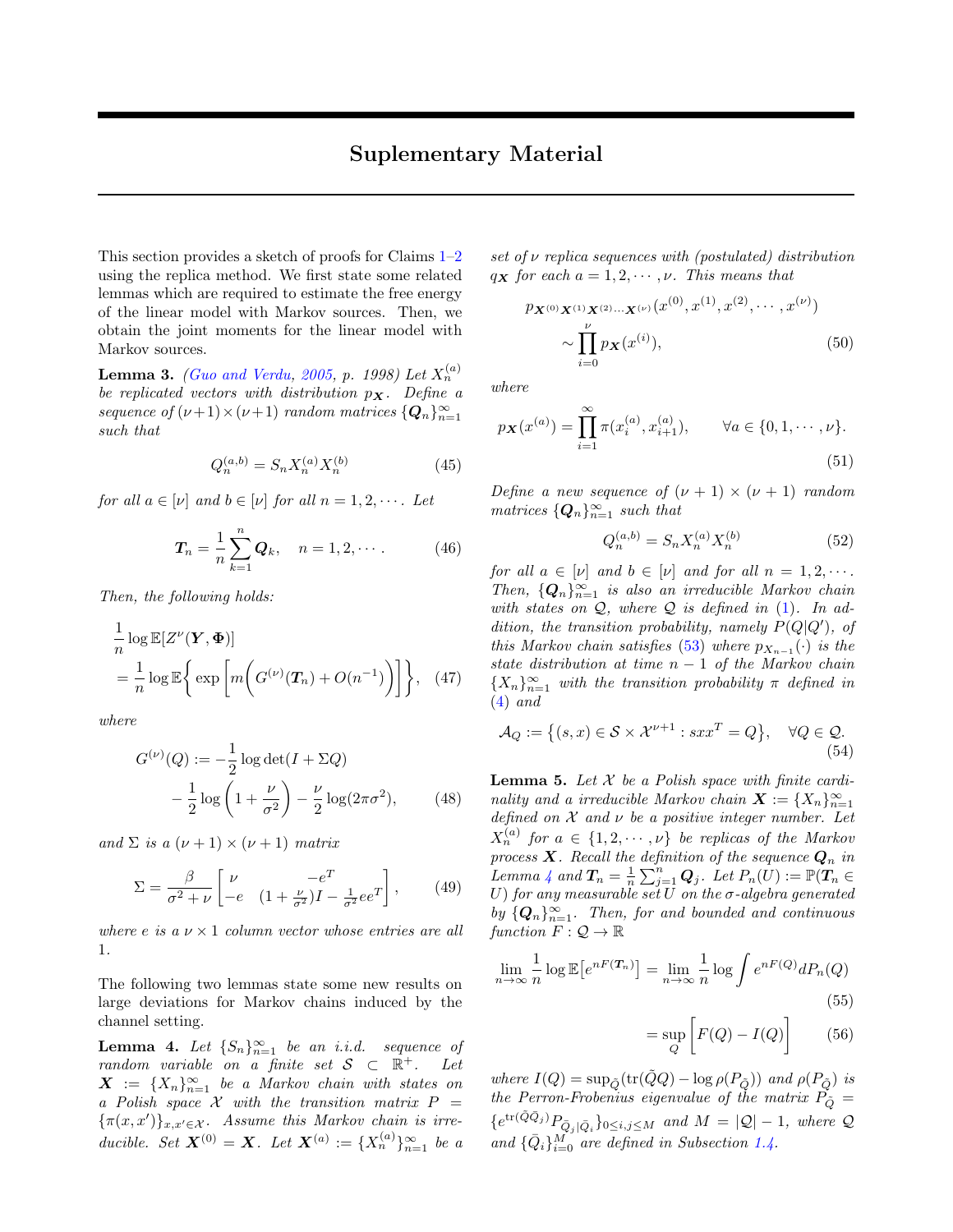$$
P(Q|Q') = \frac{\sum_{(s,x_0,x_1,\dots,x_\nu,s',x'_0,x'_1,\dots,x'_\nu)\in\mathcal{A}_Q\times\mathcal{A}_{Q'}} P_S(s')P_S(s)p_{X_{n-1}}(x'_0)\pi(x'_0,x_0)\prod_{i=1}^\nu p_{X_{n-1}}(x'_i)\pi(x'_i,x_i)}{\sum_{(s',x'_0,x'_1,\dots,x'_\nu)\in\mathcal{A}_{Q'}} P_S(s')p_{X_{n-1}}(x'_0)\prod_{i=1}^\nu p_{X_{n-1}}(x'_i)}\tag{53}
$$

<span id="page-11-6"></span>**Lemma 6.** Let  $\{\bar{Q}_i\}_{i=0}^M$  be states of the Markov chain  ${Q_n}_{n=1}^{\infty}$  in Lemma [4.](#page-10-0) Then, the following holds:

$$
\frac{\partial \log \rho(P_{\tilde{Q}})}{\partial \tilde{Q}}(\tilde{Q}) = \frac{1}{\rho(P_{\tilde{Q}})} \sum_{i=0}^{M} \lambda_i(\tilde{Q}) \sum_{j=0}^{M} \psi_j(\tilde{Q}) \bar{Q}_j P(\bar{Q}_j | \bar{Q}_i) e^{\text{tr}(\tilde{Q}\bar{Q}_j)},
$$
\n(57)

where  $\lambda(Q)$  and  $\psi(Q)$  are left and right eigenvectors associated with the Perron-Frobenius eigenvalue  $\rho(P_{\tilde{O}})$ which are normalized such that  $\lambda(\tilde{Q})^T \psi(\tilde{Q}) = 1$ .

<span id="page-11-5"></span>**Theorem 7.** Recall the definition of  $G^{(\nu)}(Q)$  in Lemma  $3.$  In the large system limit, the free energy satisfies:

$$
\mathcal{F} = -\lim_{\nu \to 0} \frac{\partial}{\partial \nu} \sup_{Q} \left[ \beta^{-1} G^{(\nu)}(Q) - I^{(\nu)}(Q) \right], \quad (58)
$$

where

$$
I^{(\nu)}(Q) := \sup_{\tilde{Q}} \left[ \text{tr}(\tilde{Q}Q) - \log \rho(P_{\tilde{Q}}) \right],\qquad(59)
$$

and  $\rho(P_{\tilde{O}})$  is the Perron-Frobenius eigenvalue of the matrix  $P_{\tilde{Q}} = \{e^{\text{tr}(\tilde{Q}\bar{Q}_j)}P_{\bar{Q}_j|\bar{Q}_i}\}_{0\leq i,j\leq M}$  and  $M = |Q| -$ 1 where  $Q := \{sxx^T \text{ for some } s \in \mathcal{S}, x \in \mathcal{X}^{\nu+1}\}.$ 

Proof. The proof follows the same idea as [\(Guo and](#page-8-10) [Verdu,](#page-8-10) [2005,](#page-8-10) Part A, Sect. IV) with some important changes to account for the Markov setting.

1. By applying Lemma [5,](#page-10-2) from [\(47\)](#page-10-3), we obtain

$$
\lim_{n \to \infty} \frac{1}{n} \log \mathbb{E}[Z^{\nu}(\mathbf{Y}, \mathbf{\Phi})]
$$
\n
$$
= \lim_{n \to \infty} \frac{1}{n} \log \mathbb{E}\left\{\exp\left[\frac{n}{\beta} \left(G^{(\nu)}(\mathbf{T}_n) + O(n^{-1})\right)\right]\right\}
$$
\n(60)

$$
= \sup_{Q} \left[ \frac{1}{\beta} G^{(\nu)}(Q) - I^{(\nu)}(Q) \right]. \tag{61}
$$

2. Estimate the free energy.

Now, observe that

<span id="page-11-0"></span>
$$
\mathcal{F} = -\lim_{n \to \infty} \frac{1}{n} \lim_{\nu \to 0} \frac{\partial}{\partial \nu} \log \mathbb{E}[Z^{\nu}(\mathbf{Y}, \mathbf{\Phi})] \tag{62}
$$

$$
= -\lim_{\nu \to 0} \frac{\partial}{\partial \nu} \lim_{n \to \infty} \frac{1}{n} \log \mathbb{E}[Z^{\nu}(\mathbf{Y}, \mathbf{\Phi})] \tag{63}
$$

$$
= -\lim_{\nu \to 0} \frac{\partial}{\partial \nu} \sup_{Q} \left[ \frac{1}{\beta} G^{(\nu)}(Q) - I^{(\nu)}(Q) \right], \tag{64}
$$

where  $(62)$  follows from the assumption  $(A1)$ ,  $(A2)$ , and the fact  $(F1)$ ,  $(63)$  follows from the assumption  $(A3)$ , and  $(64)$  follows from  $(61)$ .

<span id="page-11-8"></span><span id="page-11-3"></span><span id="page-11-2"></span><span id="page-11-1"></span> $\Box$ 

<span id="page-11-9"></span>**Theorem 8.** Recall the definitions of  $\Sigma$  and the matrix  $P_{\tilde{Q}}$  in Theorem  $\tilde{q}$  and the definitions of  $\{\bar{Q}_i\}_{i=0}^M$ in Lemma [6.](#page-11-6) The optimal matrix  $Q^*$  of equation [\(58\)](#page-11-7) in Theorem [7](#page-11-5) must satisfy the following constraints:

<span id="page-11-7"></span>
$$
Q^* = \frac{\partial \log \rho(P_{\tilde{Q}})}{\partial \tilde{Q}}(\tilde{Q}^*),\tag{65}
$$

$$
\tilde{Q}^* = -(2\beta)^{-1}(I + \Sigma Q^*)^{-1}\Sigma,
$$
  
\n
$$
\partial \log \rho(P_{\tilde{Q}})
$$

$$
\frac{\partial \log P(P_{\tilde{Q}})}{\partial \tilde{Q}}(\tilde{Q}^*)
$$
\n
$$
= \frac{1}{\rho(P_{\tilde{Q}^*})} \sum_{i=0}^{M} \lambda_i(\tilde{Q}^*) \sum_{j=0}^{M} \psi_j(\tilde{Q}^*) \bar{Q}_j P(\bar{Q}_j | \bar{Q}_i) e^{\text{tr}(\tilde{Q}^* \bar{Q}_j)},
$$
\n(67)

where  $\lambda(\tilde{Q}^*)$  and  $\psi(\tilde{Q}^*)$  are left and right eigenvectors associated with the Perron-Frobenius eigenvalue  $\rho(P_{\tilde{Q}*})$  which are normalized such that  $\lambda(\tilde{Q}^*)^T \psi(\tilde{Q}^*) = 1.$ 

*Proof.* Recall the definition of  $I^{(\nu)}$  in Theorem [7.](#page-11-5) It is easy to see that the optimization problem in  $(61)$  is equivalent to the following optimization problem:

$$
\sup_{Q} \inf_{\tilde{Q}} T^{(\nu)}(Q, \tilde{Q}) \tag{68}
$$

<span id="page-11-4"></span>where

$$
T^{(\nu)}(Q,\tilde{Q}) := -\frac{1}{2\beta} \log \det(I + \Sigma Q) - \text{tr}(\tilde{Q}Q)
$$

$$
+ \log \rho(P_{\tilde{Q}}) - \frac{1}{2\beta} \log \left(1 + \frac{\nu}{\sigma^2}\right) - \frac{\nu}{2\beta} \log(2\pi\sigma^2). \tag{69}
$$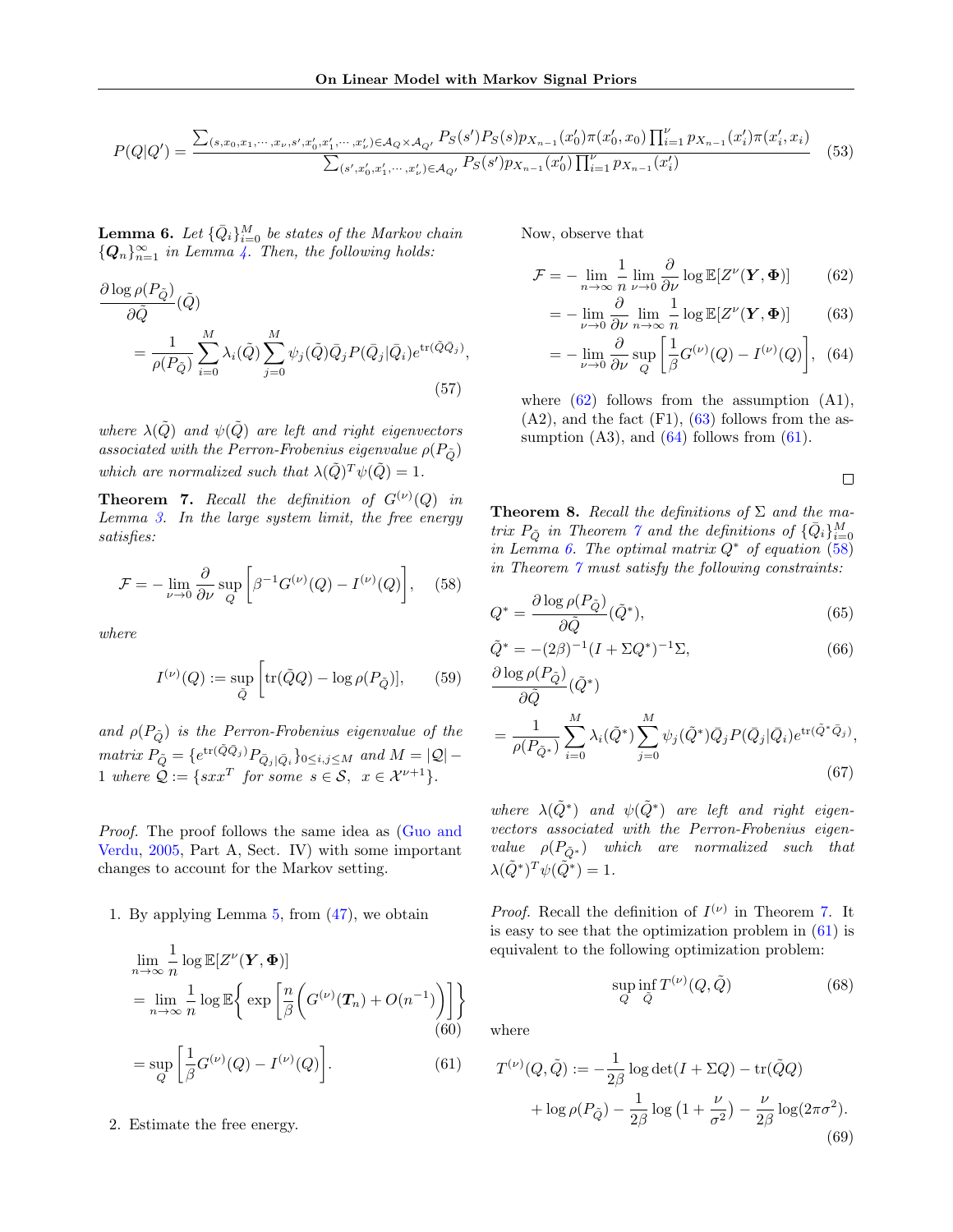For an arbitrary Q, we first seek critical points with respect to  $\tilde{Q}$  and find that for any given  $Q$ , the extremum in  $\ddot{Q}$  satisfies

$$
Q = \frac{\partial \log \rho(P_{\tilde{Q}})}{\partial \tilde{Q}}\tag{70}
$$

Let  $\tilde{Q}(Q)$  be a solution to [\(70\)](#page-12-1). We then seek the critical point of  $T^{(\nu)}(Q,\tilde{Q}(Q))$  with respect to Q.

Let

$$
K_{Q,\tilde{Q}} := \left[\frac{\partial \tilde{Q}_{a,b}}{\partial Q_{a,b}}\right]_{a,b=0}^{\nu} \in \mathbb{R}^{\nu+1 \times \nu+1}.
$$
 (71)

Observe that

$$
\frac{\partial \text{tr}(\tilde{Q}Q)}{\partial Q} = \frac{\partial \text{tr}(Q\tilde{Q})}{\partial Q} \tag{72}
$$

$$
= \tilde{Q} + Q \odot K_{Q, \tilde{Q}}, \tag{73}
$$

where  $\odot$  is the Hadamard product.

It follows that

$$
\frac{\partial T^{(\nu)}(Q, \tilde{Q})}{\partial Q} = -\frac{1}{2\beta} (I + \Sigma Q)^{-1} \Sigma
$$

$$
-\left(\tilde{Q} + Q \odot K_{Q, \tilde{Q}}\right) + \frac{\partial \log \rho(P_{\tilde{Q}})}{\partial Q} \tag{74}
$$

$$
= -\frac{1}{2} (I + \Sigma Q)^{-1} \Sigma
$$

$$
= -\frac{1}{2\beta}(I + \Sigma Q)^{-1}\Sigma
$$

$$
-\left(\tilde{Q} + Q \odot K_{Q,\tilde{Q}}\right) + \frac{\partial \log \rho(P_{\tilde{Q}})}{\partial \tilde{Q}} \odot K_{Q,\tilde{Q}} \tag{75}
$$

$$
= -\frac{1}{2\beta}(I + \Sigma Q)^{-1}\Sigma - \tilde{Q}
$$

$$
- \left[Q - \frac{\partial \log \rho(P_{\tilde{Q}})}{\partial \tilde{Q}}\right] \odot K_{Q, \tilde{Q}} \tag{76}
$$

$$
= -\frac{1}{2\beta}(I + \Sigma Q)^{-1}\Sigma - \tilde{Q},
$$
\n(77)

where  $(74)$  follows from  $(73)$ , and  $(77)$  follows from [\(70\)](#page-12-1). Hence, the optimal value of the Theorem [7](#page-11-5) is the solution of the following equation systems:

$$
Q = \frac{\partial \log \rho(P_{\tilde{Q}})}{\partial \tilde{Q}},\tag{78}
$$

$$
\tilde{Q} = -(2\beta)^{-1}(I + \Sigma Q)^{-1}\Sigma.
$$
 (79)

Finally, from Lemma [6,](#page-11-6) we also obtain an additional constraint in [\(67\)](#page-11-8).  $\Box$ 

Observe that the matrix  $\Sigma$  defined in Theorem [7](#page-11-5) is invariant if two non-zero indices are interchanged, i.e.,  $\Sigma$  is symmetric in replicas. Now, we use the RS assumption (A4) to simplify the result in Theorem [7.](#page-11-5) More specifically, we use the following RS assumption:

<span id="page-12-1"></span><span id="page-12-0"></span>**Definition 9.** [\(Guo and Verdu,](#page-8-10)  $2005$ , p. 1999) An solution  $(\tilde{Q}^*, Q^*)$  of the optimization problem in Theorem [7,](#page-11-5) i.e.,

$$
\sup_{Q} \left[ \beta^{-1} G^{(\nu)}(Q) - I^{(\nu)}(Q) \right]
$$
  
= 
$$
\sup_{Q} \inf_{\tilde{Q}} \left[ -\frac{1}{2\beta} \log \det(I + \Sigma Q) - \text{tr}(\tilde{Q}Q) + \log \rho(P_{\tilde{Q}}) - \frac{1}{2\beta} \log \left( 1 + \frac{\nu}{\sigma^2} \right) - \frac{\nu}{2\beta} \log(2\pi\sigma^2) \right]
$$
(80)

<span id="page-12-3"></span>is called to satisfy the Replica Symmetry (RS) if both  $Q^*$  and  $\tilde{Q}^*$  are invariant if two (nonzero) replica indices are interchanged. In other words, the extremum can be written as

$$
Q^* = \begin{bmatrix} r & m & m & \cdots & m \\ m & p & q & \cdots & q \\ m & q & p & \ddots & \vdots \\ \vdots & \vdots & \ddots & \ddots & q \\ m & q & \cdots & q & p \end{bmatrix}, \qquad (81)
$$

$$
\tilde{Q}^* = \begin{bmatrix} c & d & d & \cdots & d \\ d & g & f & \cdots & f \\ d & f & g & \ddots & \vdots \\ \vdots & \vdots & \ddots & \ddots & q \\ d & f & \cdots & f & g \end{bmatrix}, \qquad (82)
$$

<span id="page-12-2"></span>where  $r, m, p, q, c, d, f, g$  are some real numbers which are not dependent on ν.

First, we show the following auxiliary results:

**Lemma 10.** Let  $\{\bar{Q}_i\}_{i=0}^M$  be states of the Markov chain  ${Q_n}_{n=1}^{\infty}$  in Lemma [4.](#page-10-0) Assume that

<span id="page-12-5"></span>
$$
\rho(P_{\tilde{Q}^*}) \to 1 \quad and \quad \sum_{j=0}^{M} P(\bar{Q}_j | \bar{Q}_i) e^{\text{tr}(\tilde{Q}^* \bar{Q}_j)} \to 1 \tag{83}
$$

<span id="page-12-4"></span>for all  $i \in [M]$  as  $\nu \to 0$ . Then, under the replica symmetry assumptions in Definition [9,](#page-12-0) the following holds:

$$
Q^* = \lim_{\nu \to 0} \sum_{i=0}^{M} \lambda_i(\tilde{Q}^*) \mathbb{E}[Q_1 e^{\text{tr}(\tilde{Q}^* Q_1)} | Q_0 = \bar{Q}_i]
$$
 (84)

where  $Q^*$  is defined in Theorem [8](#page-11-9) and  $\lambda(\tilde{Q}^*)$  is a left (positive) eigenvector associated with the Perron-Frobenius eigenvalue  $\rho(P_{\tilde{Q}^*})$  such that  $\|\lambda(\tilde{Q}^*)\|_1 = 1$ . In addition, we have

$$
\rho(P_{\tilde{Q}^*}) = \sum_{i=1}^{M} \lambda_i(\tilde{Q}^*) \mathbb{E}[e^{\text{tr}(\tilde{Q}^*Q_1)} | Q_0 = \bar{Q}_i]. \tag{85}
$$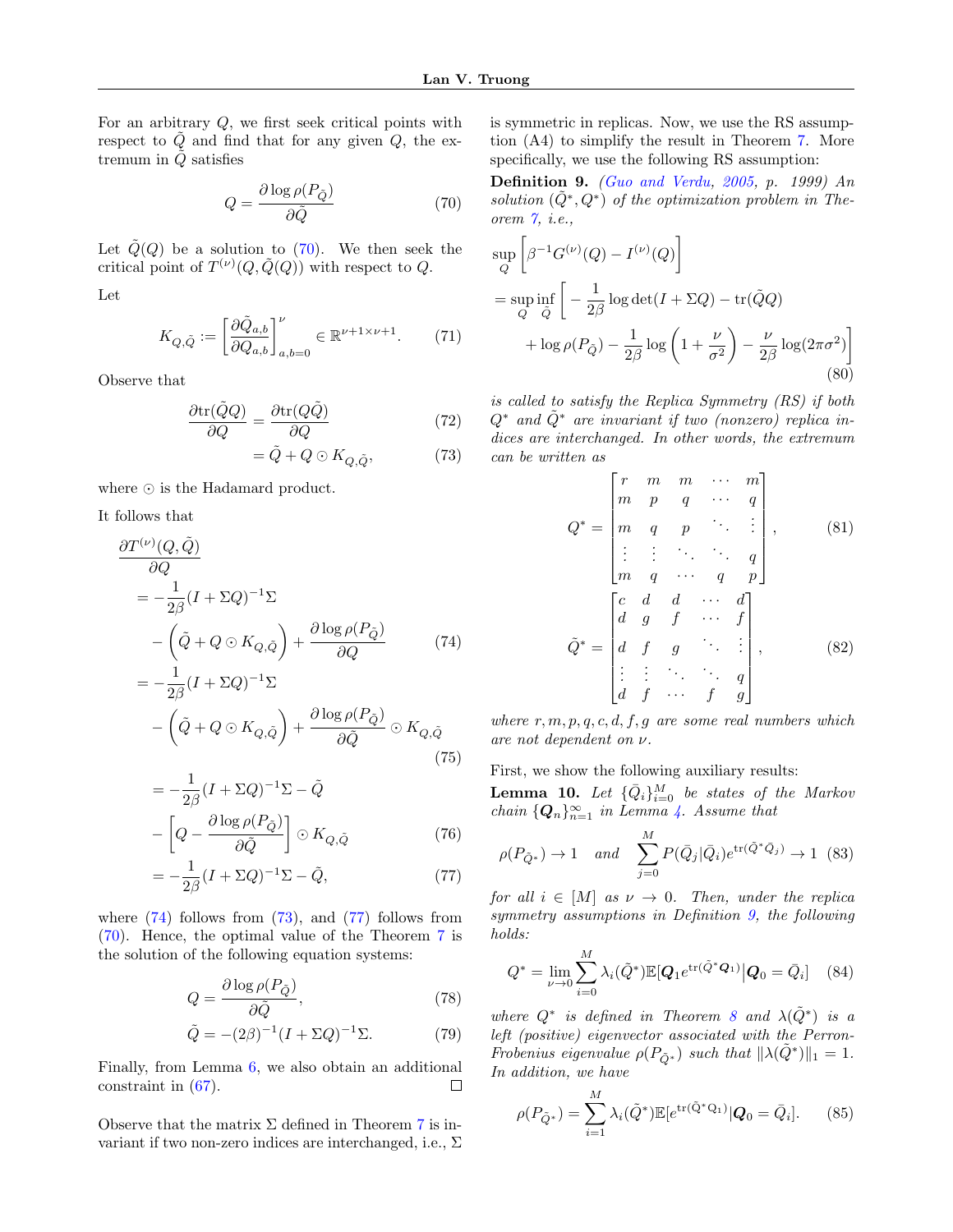*Proof.* Since  $\psi(\tilde{Q}^*)$  is the right eigenvector associated with the Perron-Frobenius eigenvalue of the matrix  $P_{\tilde{Q}^*}$ , it holds that

$$
\sum_{j=0}^{M} P(\bar{Q}_j | \bar{Q}_i) e^{\text{tr}(\bar{Q}^* \bar{Q}_j)} \psi_j(\tilde{Q}^*) = \rho(P_{\tilde{Q}^*}) \psi_i(\tilde{Q}^*) \quad (86)
$$

for all  $i \in [M]$ . From  $(86)$  and  $(83)$ , we can set  $\psi(\tilde{Q}^*) = (1, 1, \dots, 1)^T$  is a right eigenvector associated with the eigenvalue  $\rho(P_{\tilde{Q}^*})$  as  $\nu \to 0$ .

Hence, from Theorem [8,](#page-11-9) we have

$$
Q^* = \lim_{\nu \to 0} \sum_{i=0}^{M} \lambda_i(\tilde{Q}^*) \mathbb{E}[Q_1 e^{\text{tr}(\tilde{Q}^* Q_1)} | Q_0 = \bar{Q}_i]. \quad (87)
$$

Now, since by Theorem [8,](#page-11-9) it holds that

$$
\sum_{j=0}^{M} \psi_j(\tilde{Q}^*) \lambda_j(\tilde{Q}^*) = 1,
$$
\n(88)

so we have

$$
\|\lambda(\tilde{Q}^*)\|_1 = 1.
$$
 (89)

Now, since  $\lambda(\tilde{Q}^*) := (\lambda_1(\tilde{Q}^*), \lambda_2(\tilde{Q}^*), \cdots, \lambda_M(\tilde{Q}^*))$  is the left (positive) eigenvector associated with  $\rho(P_{\tilde{Q}^*})$ , it holds that

$$
\lambda_j(\tilde{Q}^*)\rho(P_{\tilde{Q}^*}) = \sum_{i=1}^M \lambda_i(\tilde{Q}^*)e^{\text{tr}(\tilde{Q}^*\tilde{Q}_i)}P(\bar{Q}_j|\bar{Q}_i). \tag{90}
$$

Then, it follows that

$$
\rho(P_{\tilde{Q}^*}) = \sum_{j=1}^{M} \lambda_j(\tilde{Q}^*) \rho(P_{\tilde{Q}^*})
$$
\n(91)

$$
= \sum_{j=1}^{M} \sum_{i=1}^{M} \lambda_i(\tilde{Q}^*) e^{\text{tr}(\tilde{Q}^* \tilde{Q}_j)} P(\bar{Q}_j | \bar{Q}_i)
$$
(92)

$$
= \sum_{i=1}^{M} \lambda_i(\tilde{Q}^*) \sum_{j=1}^{M} e^{\text{tr}(\tilde{Q}^* \bar{Q}_j)} P(\bar{Q}_j | \bar{Q}_i) \qquad (93)
$$

$$
= \sum_{i=1}^{M} \lambda_i(\tilde{Q}^*) \mathbb{E}[e^{\text{tr}(\tilde{Q}^*Q_1)} | Q_0 = \bar{Q}_i], \qquad (94)
$$

where  $(91)$  follows from  $(89)$ ,  $(92)$  follows from  $(90)$ .  $\Box$ 

Lemma 11. Under the RS assumption in Definition [9,](#page-12-0) as  $\nu \rightarrow 0$ , the following hold:

$$
\rho(P_{\tilde{Q}^*}) \to 1 \quad and \quad \sum_{j=0}^{M} P(\bar{Q}_j | \bar{Q}_i) e^{\text{tr}(\tilde{Q}^* \bar{Q}_j)} \to 1.
$$
\n(95)

Furthermore, it holds that

<span id="page-13-1"></span>
$$
\frac{\partial \log \rho(P_{\tilde{Q}^*})}{\partial \nu}\Big|_{\nu=0}
$$
\n
$$
= -\frac{\xi}{2} \left( \mathbb{E}[S] \mathbb{E}_{\mathbf{X}_0 \sim \lambda^{(\pi)}} \left[ \mathbb{E}[X_1^2 | \mathbf{X}_0] \right] + \frac{1}{\eta} \right) \log e + \frac{1}{2} \log \frac{2\pi}{\xi}
$$
\n
$$
+ \mathbb{E}_{\mathbf{X}_0 \sim \lambda^{(\pi)}} \left[ \mathbb{E}_S \left\{ \int_{\mathbb{R}} p_{U | \mathbf{X}_0, S; \eta} (u | x_0, S; \eta) \right\} \right]
$$
\n
$$
\times \log q_{U | \mathbf{X}_0, S; \eta} (u | x_0, S; \eta) du \right\} \Big].
$$
\n(96)

Then, we obtain our first main result as follows.

<span id="page-13-0"></span>Theorem 12. The free energy of the linear model with Markov sources in Section [2](#page-2-0) satisfies

<span id="page-13-8"></span>
$$
\mathcal{F} = \mathcal{G},\tag{97}
$$

where  $\mathcal G$  is defined in [\(27\)](#page-4-4). In addition, the average mutual information of this model satisfies:

$$
C = \lim_{n \to \infty} \frac{1}{n} I(\mathbf{X}^n; \mathbf{Y}^m) = \mathcal{F} - \frac{1}{2\beta}.
$$
 (98)

<span id="page-13-3"></span>The following corollary recovers [\(Guo and Verdu,](#page-8-10) [2005,](#page-8-10) Sect. II-D):

Corollary 13. For any i.i.d. sequence  $\{X_n\}_{n=1}^{\infty}$  on the Polish space  $\mathcal X$  defined in Section [2,](#page-2-0) the free energy satisfies

<span id="page-13-7"></span><span id="page-13-6"></span>
$$
\mathcal{F} = \mathcal{G}(\emptyset),\tag{99}
$$

<span id="page-13-5"></span>where  $\mathcal{G}(\emptyset)$  is the free-energy function estimated in Section [3.1](#page-4-5) when no state information appears in the corresponding single-symbol MMSE channel.

<span id="page-13-2"></span>In addition, the average mutual information of this model satisfies

$$
C = \lim_{n \to \infty} \frac{1}{n} I(\mathbf{X}^n; \mathbf{Y}^m) = \mathcal{F} - \frac{1}{2\beta}.
$$
 (100)

<span id="page-13-4"></span>*Proof.* Observe that an i.i.d. sequence  $\{X_n\}_{n=1}^{\infty}$  can be considered as a Markov sequence with transition probability (function)  $\pi(x, y) = p(y)$  for all  $x, y \in \mathcal{X}$ . Hence,  $\mathcal{G}(x_0)$  is a constant, say  $\mathcal{G}(\emptyset)$ , for all  $x_0 \in \mathcal{X}$ . Here,  $\mathcal{G}(\emptyset)$  is the free energy function estimated in Section [3.1](#page-4-5) when there is no state information appeared in the correponding single-symbol MMSE channel, i.e.  $X_0 = \emptyset$ . In addition, the left Perron-Frobenius with unit Manhattan norm for this special case is  ${P_{X_1}(x)}_{x \in \mathcal{X}}.$ 

Hence, by Theorem [12,](#page-13-0) we have

$$
\mathcal{F} = \sum_{x_0 \in \mathcal{X}} \lambda_{x_0}^{(\pi)} \mathcal{G}(x_0)
$$
 (101)

$$
= \bigg(\sum_{x_0 \in \mathcal{X}} P_{X_1}(x_0)\bigg) \mathcal{G}(\emptyset) \tag{102}
$$

$$
=\mathcal{G}(\emptyset),\tag{103}
$$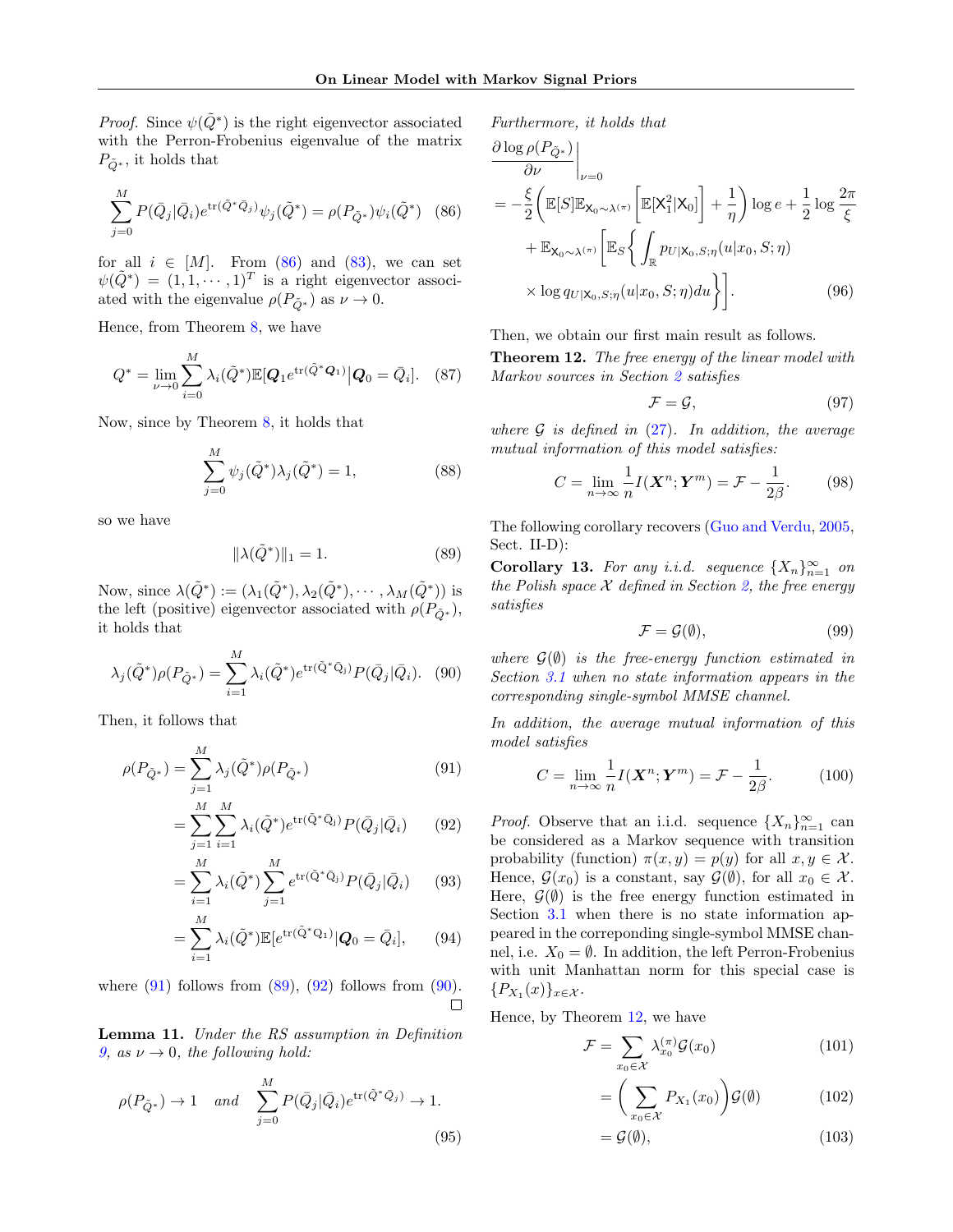where the last equation follows from  $\|\lambda^{(\pi)}\|_1 = 1$ . Hence, we obtain  $(99)$ . Finally,  $(100)$  is an direct application of [\(98\)](#page-13-8) in Theorem [12.](#page-13-0) П

To state our next main result, we recall Carleman theorem.

<span id="page-14-2"></span>Lemma 14. [\(Chalendar and Partington,](#page-8-21) [2007,](#page-8-21) Theorem 3.1) Denote  $\mathcal{M}(\mathbb{R}^n)$  be the set of all positive Borel measures  $\mu$  on  $\mathbb{R}^n$  such that

$$
\int_{\mathbb{R}^n} \|x\|_2^d d\mu(x) < \infty \quad \forall d \ge 0. \tag{104}
$$

Suppose that  $\mu_1, \mu_2 \in \mathcal{M}(\mathbb{R}^n)$  satisfy

$$
s(\alpha) := \int_{\mathbb{R}^n} x^{\alpha} d\mu_1(x) = \int_{\mathbb{R}^n} x^{\alpha} d\mu_2(x) \quad \text{for all} \quad \alpha \in \mathbb{N}^n
$$
\n(105)

and that the conditions

$$
\sum_{m=1}^{\infty} s(2me_j)^{-1/(2m)} = \infty, \quad j = 1, 2, \cdots, n, \quad (106)
$$

hold, where  $e_j$  is the jth canonical basis vector of  $\mathbb{R}^n$ . Then  $\mu_1 = \mu_2$ .

<span id="page-14-3"></span>**Claim 15.** Recall the definition of  $\{\lambda_{x_0}^{(\pi)}\}_{x_0 \in \mathcal{X}}$  in Section [3.1.](#page-4-5) Assume that the MMSE estimator defined in [\(9\)](#page-3-1) is used for estimation. Then, for all  $k \in$  $\{1, 2, \dots, n\}$ , the joint moments satisfy:

$$
\lim_{n \to \infty} \mathbb{E}\bigg[X_k^{i_0} \tilde{X}_k^{j_0} \langle X_k \rangle_p^{l_0}\bigg]
$$
\n
$$
= \sum_{x_0 \in \mathcal{X}} \lambda_{x_0}^{(\pi)} \mathbb{E}\bigg[X_1^{i_0} \chi^{j_0} \langle X | X_0 \rangle_p^{l_0} | X_0 = x_0\bigg],
$$
\n(107)

for all  $i_0, j_0, l_0 \in \mathbb{Z}_+$ , where  $(X_1, X, \langle X|X_0 = x_0 \rangle_p)$  is the input and outputs defined in the (composite) single-symbol MMSE channel in Fig. [1,](#page-5-3) and  $(X_k, \tilde{X}_k, \langle X_k \rangle)$ is the k-th symbol in the vector  $X \in \mathcal{X}^n$ , the k-th output of the vector retrochanel defined in [\(5\)](#page-3-2), and its corresponding estimated symbol by using the MMSE estimator in  $(9)$ , respectively.

In addition, the average MMSE satisfies:

$$
\frac{1}{n}\mathbb{E}\big[\|\boldsymbol{X} - \langle \boldsymbol{X} \rangle\|_2^2\big] \n= \mathbb{E}\big[X_1^2\big] - \sum_{x_0 \in \mathcal{X}} \lambda_{x_0}^{(\pi)} \mathbb{E}\big[\langle X_1 | X_0 \rangle^2 \big| X_0 = x_0\big],
$$
\n(108)

where  $X_1 \sim \sum_{x_0 \in \mathcal{X}} \pi(x_0, \cdot) p(x_0)$ . Remark 16. Some remarks are in order.

- For the i.i.d. sequence  $\{X_n\}_{n=1}^{\infty}$ , we have a tight bound in  $(107)$ . It is not hard to check that the Carleman condition [\(106\)](#page-14-1) holds for the joint Gaussian distribution on the composite singlesymbol Gaussian channel in Fig. [1.](#page-5-3) Hence, from Carleman Theorem in Lemma [14,](#page-14-2) in the large system limit, the channel between the input  $X_k$ and  $\langle X_k \rangle_p$  for each symbol k is equivalent to the Gaussian channel  $p_{U|X,X_0,S;\eta}$  with available state  $X_0 = \emptyset$  at both encoder and decoder concatenated with the one-to-one decision function with  $S = S_k$ . This result recovers [\(Guo and Verdu,](#page-8-10)  $2005$ , Corrolary 1) as a special case for the i.i.d. sequence  $\{X_n\}_{n=1}^{\infty}$ .
- From Theorem [15,](#page-14-3) it can be inferred that under the MMSE estimator, the channel (model) has been decoupled into AWGN channels with state information at both transmitters and receivers, where state vector distribution follows the left Perron-Frobenius eigenvalue  $\lambda^{(\pi)}$  of the stochastic matrix  $P_{\pi}$ .

<span id="page-14-1"></span>Proof. Observe that by using the MMSE estimator defined in Section [2.1,](#page-3-3) we have

$$
\mathbb{E}\big[\|\boldsymbol{X} - \langle \boldsymbol{X} \rangle\|_2^2\big] = \sum_{k=1}^n \mathbb{E}\big[\big|X_k - \langle \boldsymbol{X} \rangle_k\big|^2\big] \tag{109}
$$

<span id="page-14-4"></span>
$$
= \sum_{k=1}^{n} \mathbb{E} \left[ \left| X_k - \langle X_k \rangle \right|^2 \right] \tag{110}
$$

$$
= \sum_{k=1}^{n} \mathbb{E}\bigg[\mathbb{E}\big[\big|X_k - \langle X_k \rangle\big|^2 \big|\mathbf{Y}, \mathbf{\Phi}\big]\bigg] \tag{111}
$$

<span id="page-14-5"></span>
$$
= \sum_{k=1}^{n} \mathbb{E}\bigg[\mathbb{E}\big[X_k^2\big] - \langle X_k \rangle^2 \big|\mathbf{Y}, \mathbf{\Phi}\big]\bigg]
$$
\n(112)

<span id="page-14-7"></span><span id="page-14-6"></span>
$$
= \sum_{k=1}^{n} \mathbb{E}[X_k^2] - \sum_{k=1}^{n} \mathbb{E}[(X_k)^2], \ (113)
$$

<span id="page-14-0"></span>where  $(110)$  follows from  $(9)$ ,  $(111)$  follows from the tower property [\(Billingsley,](#page-8-22) [1995\)](#page-8-22), and [\(112\)](#page-14-6) follows from the fact that

<span id="page-14-8"></span>
$$
\langle X_k \rangle = \mathbb{E}\big[X_k \big| \mathbf{Y}, \mathbf{\Phi}\big] \tag{114}
$$

which is drawn from  $(9)$ .

<span id="page-14-9"></span>Now, by [\(107\)](#page-14-0), we have as  $n \to \infty$ ,

$$
\mathbb{E}\left[\langle X_k \rangle^2\right] = \sum_{x_0 \in \mathcal{X}} \lambda_{x_0}^{(\pi)} \mathbb{E}\left[\langle X_1 | X_0 = x_0 \rangle^2\right] \tag{115}
$$

for all  $k \in \{1, 2, \dots, n\}.$